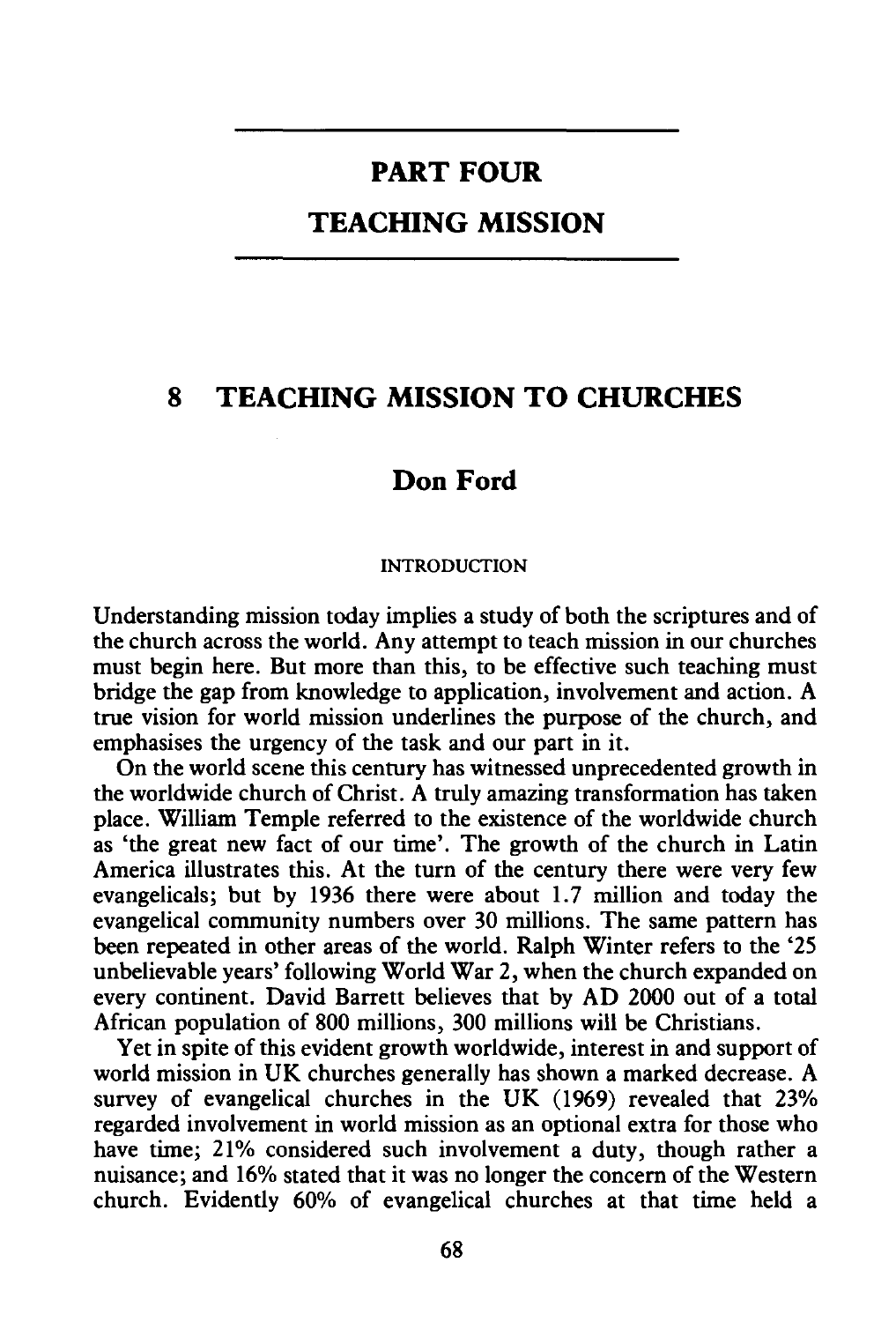defective view of world mission. Additionally only 16% of evangelical churches mentioned a missionary topic each Sunday, and no teaching on world mission had ever been given in 78% of those churches.<sup>1</sup>

Current statistics of missionaries from the UK serving overseas illustrate our diminishing involvement. In 1972 there were 7,000 UK Protestant missionaries serving overseas. By 1986 this had diminished to 5,724. In 1972 none of the overseas personnel were registered as 'short termers', whereas today 25% come within this category.

Were a survey to be taken of the average age of the congregations attending the missionary conferences and missionary meetings organized in our churches, it would certainly underline the faithfulness of the older generation and probably the comparative lack of interest among the young in world mission as it is currently presented. While this may say more to use about the methods we use and the image we project, it also underlines the declining interest and commitment already referred to, which, if not reversed will become critical in tomorrow's church.

However, it is encouraging that the number of books being published in the UK on world mission has increased, as if in recognition of the need to highlight a subject in danger of vanishing from the church's agenda. While they stimulate us to consider teaching it in the local church, the titles also illustrate the tensions being experienced: *Missions in Crisis, Myths about Missions, Odd Man Out, Cinderella with Amnesia, Shaking the Sleeping Beauty, We Believe in Mission, Rough Edges of His Ways, Don't Just Stand There, The Eleventh Commandment, What on Earth are You Doing?, Turning the Church Inside Out, Love Your Local Missionary.* But there is something artificially strident about this appeal: they demand our attention lest we fail to take notice of them.

While much has been accomplished in the last 15 years and many fellowships have a greater awareness of the world scene, not much progress appears to have been made in teaching mission in any systematic way. In 1971 The Evangelical Alliance report stressed that 'A massive reeducation job has to be done' at the home end. It still needs doing, but with even greater urgency today.

## THE IMPORTANCE OF TEACHING MISSION TO THE CHURCH

There was no doubt in the minds of the early church: 'The Gospel must first be preached to all nations'. (Mark 13: 10) It was an essential part of the apostolic doctrine and practice. The early church was conscious that it existed to expand. And where it forgot this truth the Lord forcibly squeezed it until it moved out (Acts  $8:1, 4$ ). The worldwide outreach that began at Pentecost moved like waves of blessing spreading ever outwards to reach new generations in every corner of the world's society. Max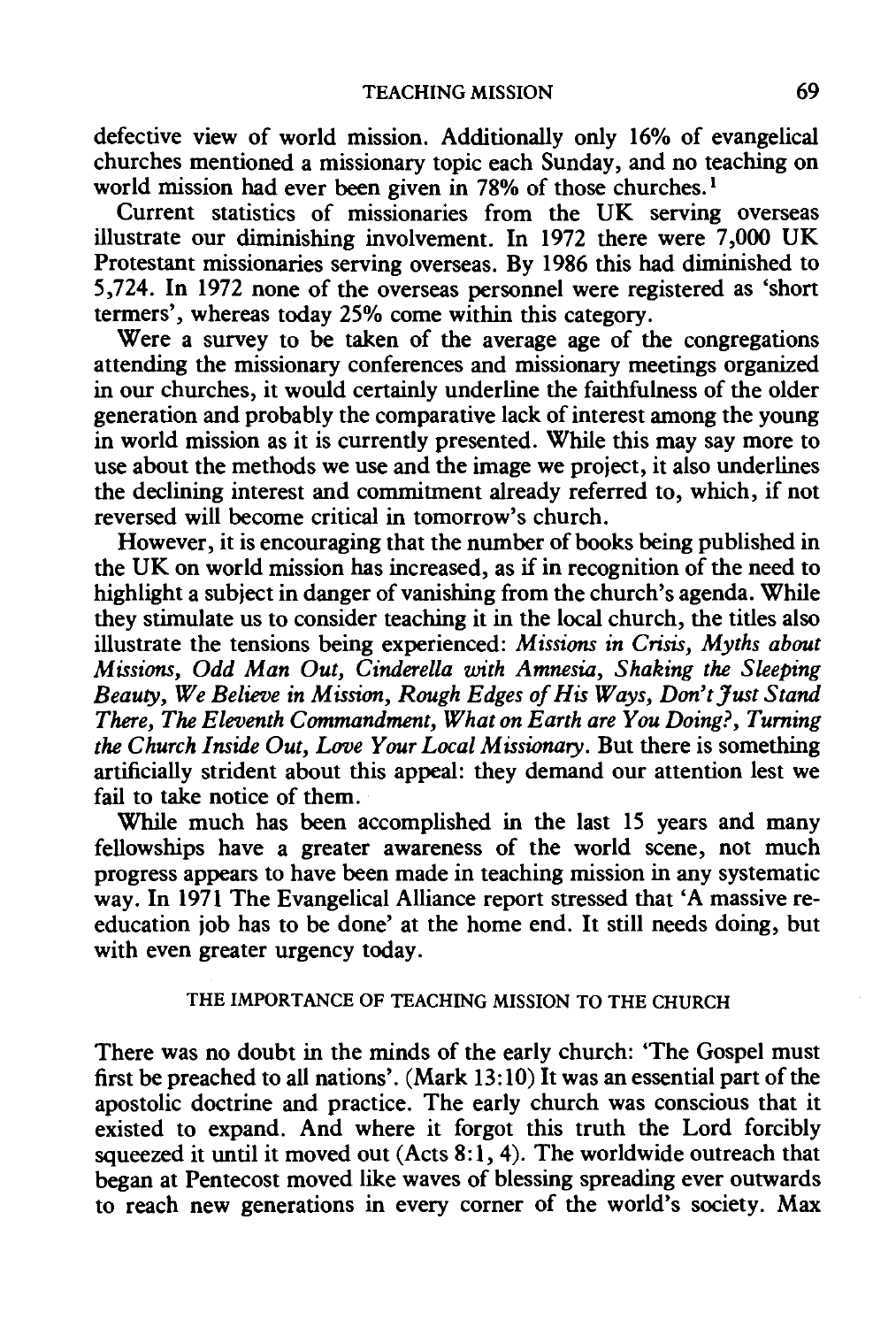Warren saw those Christians as 'men rushed off their feet with hearts aflame, all consumed with a tremendous certainty of a transforming power'.2

That description could scarcely be applicable in our churches today, for we no longer regard world mission with the same priority. It has become marginalized, watched over by a ginger group of committed enthusiasts. Most common is the false perspective that missionary work is some kind of appendix, an optional extra, rather than being at the hub of the church's life. Harold Rowdon has expressed it thus: 'For too long mission has been regarded as the province of individual enthusiasts . . . the church has become institutionalized, with very limited goals, often consisting of little more than maintaining the machinery of worship, largely unchanged; providing something in the way of teaching, fellowship and local evangelism, but little else.'3

World mission as a less important activity can be seen at different levels. Theological colleges artificially divide training programmes: the pastoral and the missiological are often mutually exclusive. University and college Christian unions often relegate world mission in the agenda to a minute corner of the programme. Not long ago a senior UCCF staff worker admitted that very few of the 500 college CUs even have a missionary/ international secretary on their committee. Many local churches follow a similar pathway, concentrating their missionary interest over a special weekend conference once or twice a year, or the occasional visitor from abroad who is on leave.

Michael Griffiths warns us to look again at the importance of teaching mission to the church: 'Any church which relegates Mission to being the peripheral activity of a lunatic fringe of enthusiasts is doomed to selfdestruction. Emil Brunner had it right when he said that "The church exists by Mission as a fire exists by burning" . . . The church which has lost its concern for Mission is down to its ember days amid the institutional ashes. It needs the fresh breath of the Spirit of God to fan its dying embers back into life.'<sup>4</sup>

# FUNDAMENTAL PERSPECTIVES: WHAT IS MISSION?

If we are adequately to teach mission in the church we must define what we mean by it.

# The nature of mission

The problem is its different usage and meanings. What is mission? An evangelistic crusade (eg Mission England; Mission to London) or a series of meetings held in a university or church for a few weeks? Is it a Christian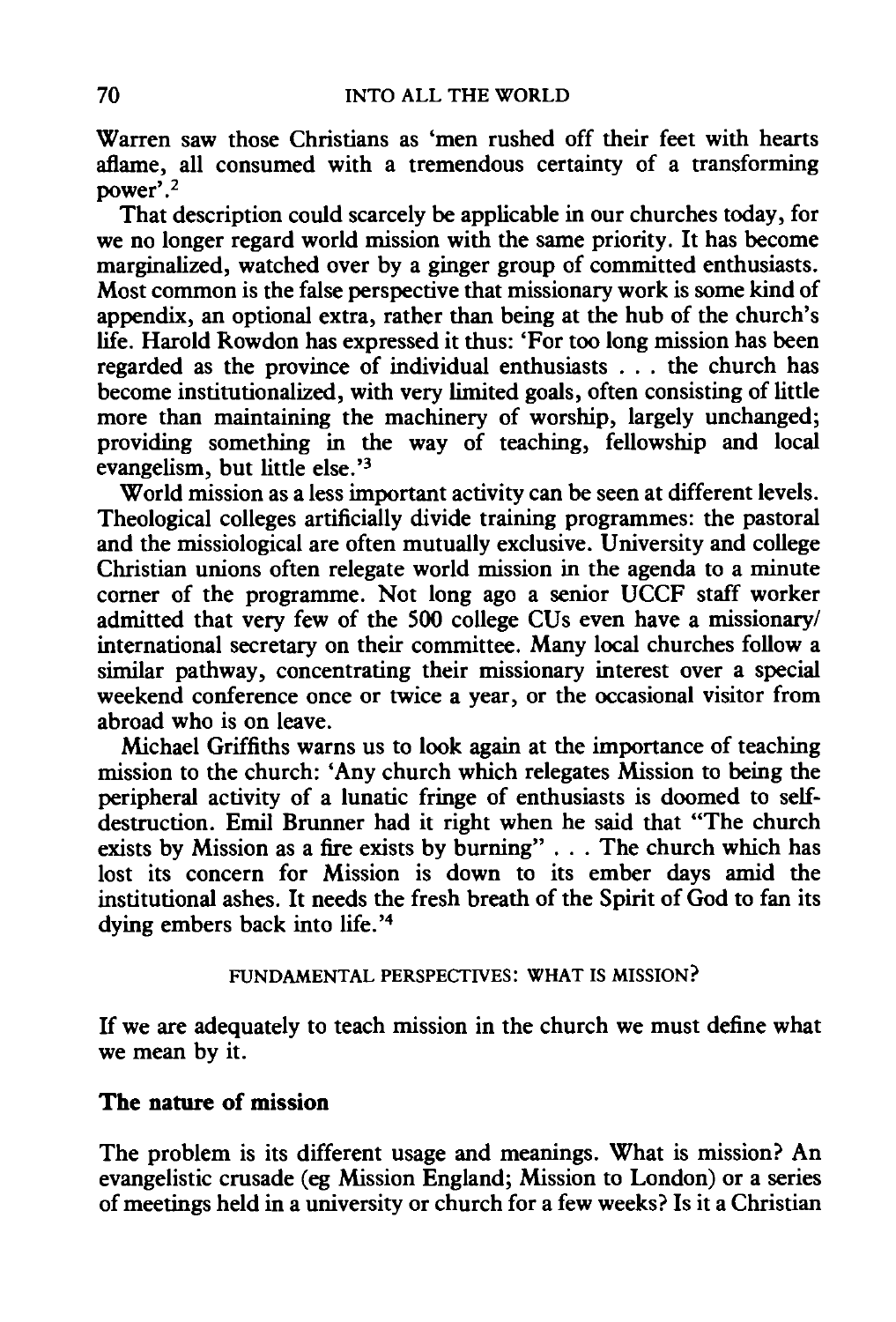organization specializing in a type of outreach at home (eg LCM, SGM) or abroad (eg BEM or OMF)?

Mission in the New Testament is amply displayed in the Acts of the Aposdes. It is the Holy Spirit empowering the church to go out and make disciples of all peoples. Stricdy speaking it is not used of an organization but an activity; it is God on the move spreading the good news through his people to all peoples. The early church was a missionary church. Moreover the activity of mission does not have a time limit but continues 'to the very end of the age' (Matt 28:20).

The first missionaries were the ordinary church members, the unnamed believers scattered by persecution (Acts  $8:1, 4$ ) who spread the message wherever they went. Some started the Antioch church which became the launch-pad of the early church's missionary activity (Acts 11:19-21). Later on, the work of mission was taken up by gifted church leaders like Paul and Bamabas who responded to God's call by making it their life's work to plant churches and nurture them across the Roman empire.

# **The** focus of mission

## *Mission as evangelism*

The more traditional view equates mission with proclaiming the gospel (and not much else!) as virtually the only priority of the church. In  $1888 \text{ R}$ N Cush argued that 'missionary money was collected for the purpose of converting a soul, not sharpening an intellect'.<sup>5</sup> But this is clearly inadequate: Christ died for whole people not simply for 'souls'. Mission does involve evangelism but as Matthew 28:18-20 emphasises it is much more than that. Conversion is not all that is involved; mission must also include making disciples, planting and nurturing churches across the world.

# *Mission and social renewal*

Ecumenical churches linked with the WCC often adopt this interpretation. The 'missio dei' is the establishment of peace and social harmony: 'shalom'. For them it includes opposing apartheid, improving industrial relations, promoting rural development and Christian ethics in business. In short, the world provides the agenda for the church. So mission becomes everything the church does!

But this definition of mission is far too vague; too man-centred. It has litde to do with evangelistic concern, with spreading a message of personal sin and disobedience before God, of salvation by faith in Christ and his death alone. While it is true that God does work in society through his providence and common grace, Jesus' mission went far beyond that.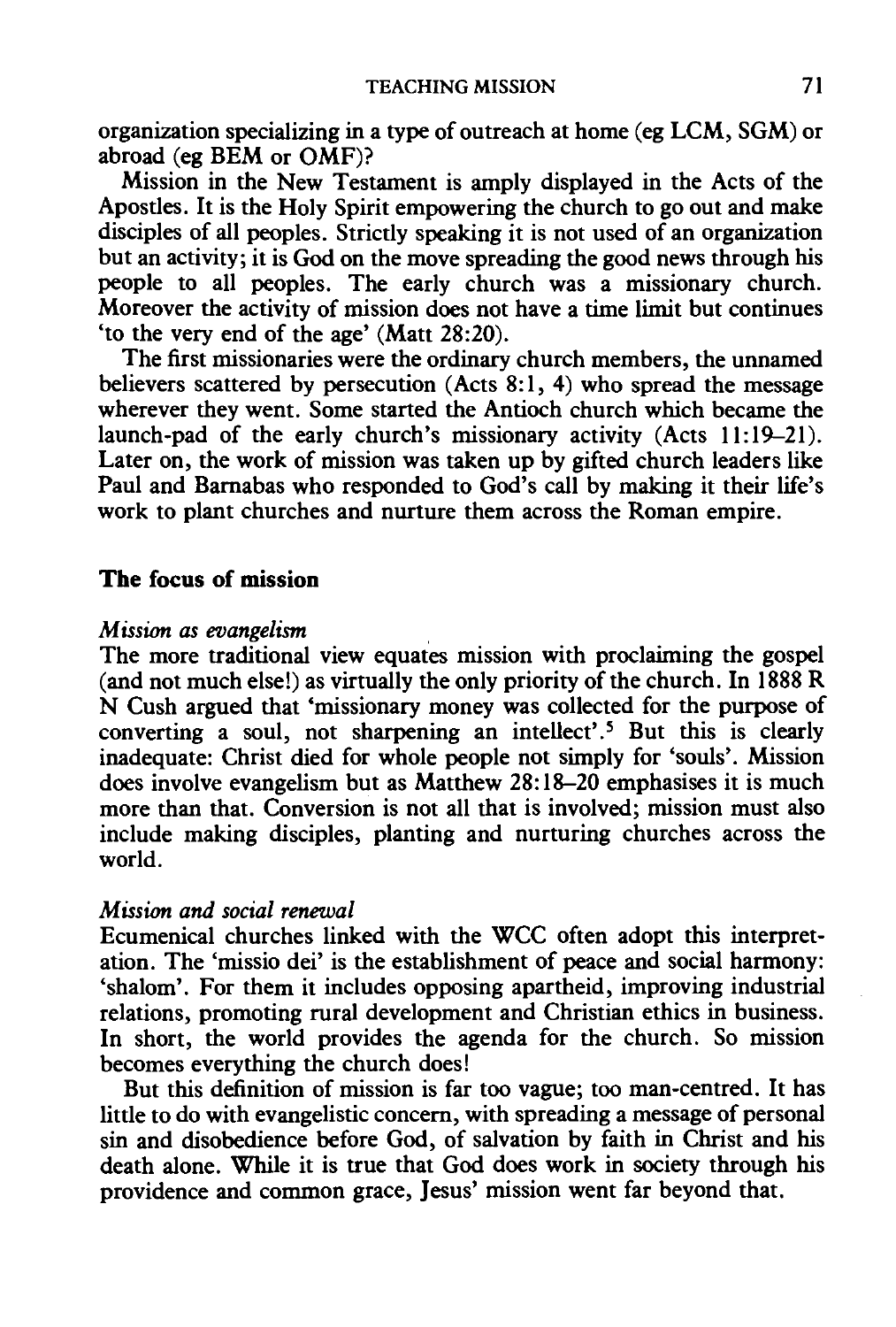## *Mission: both spiritual and social*

In the New Testament it is clear that mission includes both a spiritual and a social dimension. It involves evangelism and discipleship, planting churches, teaching and pastoring them, and seeing them become springboards for world mission. But it also involves a social dimension in its care for the sick, poor and the widows. 'Mission describes everything the church is sent into the world to do. It embraces the double vocation of service, to be "the salt of the earth" and "the light of the world".<sup>16</sup> Mission therefore involves us in the Great Commission (making disciples of all nations) plus the Great Commandment (loving our neighbour as ourselves-Lev 19:18). It is the sharing of the good news plus the outworking of Jesus' compassion through his people in a world divided by sin.

Such a definition implies that God's plans are for a worldwide church and a worldwide proclamation, a love that is to reach across cultures and languages to all peoples. It implies that all churches are to be sending churches and receiving churches, for the whole body of Christ is to be 'joined and held together by every supporting ligament, growing and building itself up in love as each part does its work.' (Eph 4:16)

# The location of mission

If mission is the church in action throughout the world then its location must be here and there simultaneously. Jesus' command to his disciples to be 'my witnesses in Jerusalem, and in all Judea and Samaria, and to the ends of the earth' (Acts 1:8) was never meant to be a multiple choice exam! Rather it presented them with the challenge of a worldwide vision. Interestingly Jesus' words answered their parochial question about restoring the kingdom to their little nation of Israel. Of course Jesus wanted the Jews to be converted, as many thousands were at Pentecost and afterwards. But the whole point of mission is that it is to be carried forward in a multiplicity of locations at the same time. A Christianity that does not cross cultural and linguistic frontiers as well as social barriers here and abroad denies the worldwide scope and effect of the cross (1 John  $2:2$ ).

## WORLD MISSION IN THE LOCAL CHURCHES

Historically Brethren churches have always had a strong international commitment. George Muller is almost as famous for his vision and financial support for overseas mission as he is for the orphanage ministry. For many years *Echoes* has been at the top of the list of Christian agencies with the largest number of missionaries from the UK serving abroad.<sup>7</sup>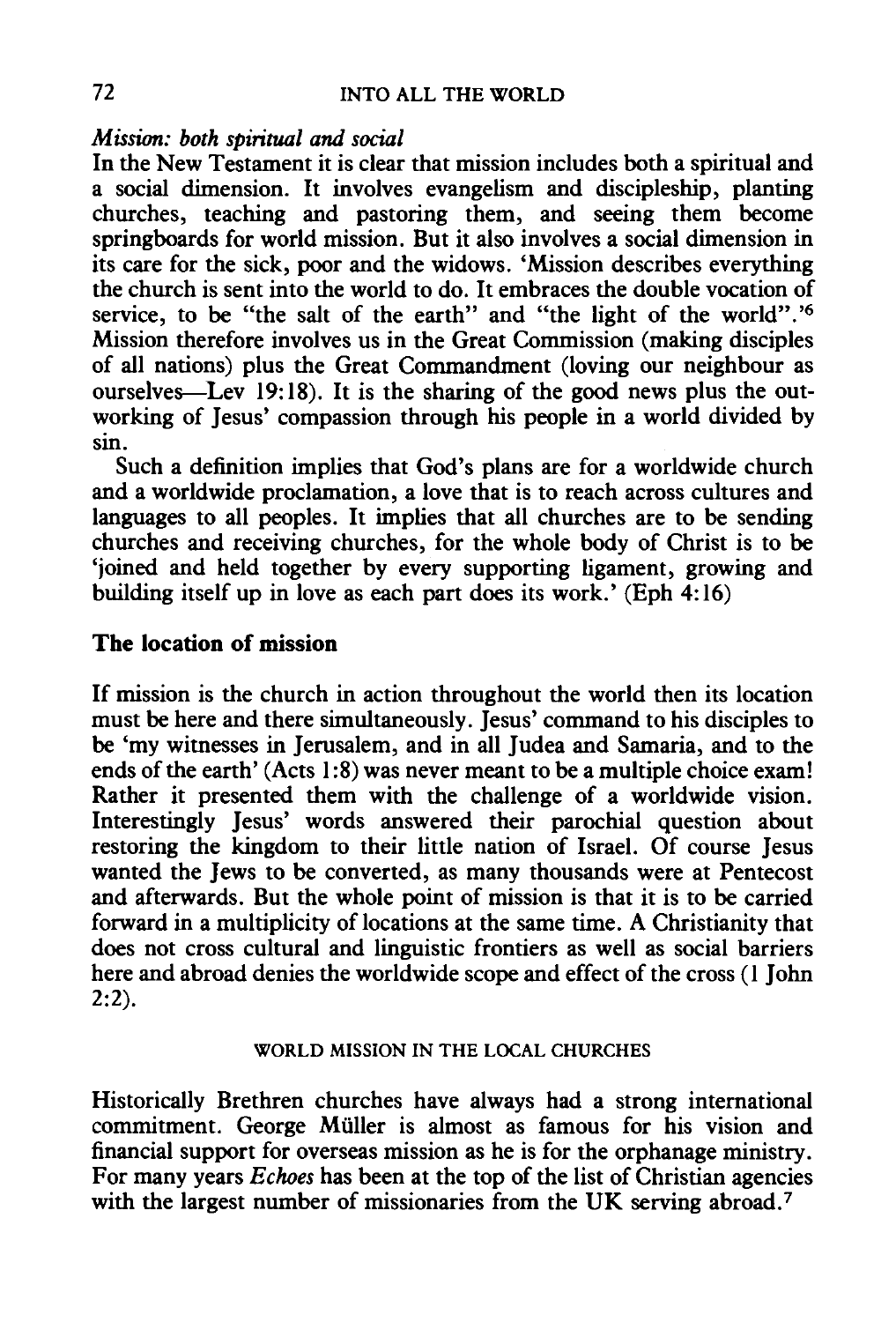# The Missionary Study Class Movement

The formation of the Missionary Study Class Movement in Brethren churches was an important step in developing interest and support. Its roots go back to Dublin in 1889 where a group of young people began to pray for missionaries abroad. The return in 1903 of Mrs Waiter Fisher from Kalene to Bristol encouraged the formation of a similar group for prayer and study. By 1905 a note in *Echoes of Service* indicated that two more classes had started in Liverpool. After Dr Rendle Short's return from a visit to Naples, he was even more convinced of the need to encourage groups of young people to meet regularly to study the world missionary scene and to promote effective prayer support. His article in *Echoes of Service* for January 1909 brought together the existing groups giving impetus, direction and cohesion to the growing MSC movement. A missionary information bulletin *'Links of Help'* was started in 1911 for a greater sharing of information among  $\overline{MSCs}$ .<sup>8</sup>

In 1912 Rendle Short began the first joint MSC Conference bringing together members from all over the country. It was initially held at Ellersley School, Malvern, later moving to Monkton Combe where it became an important annual event, continuing until the final Conference in 1985, its 74th year.

Rendle Short's book *A Modern Experiment in Apostolic Missions,*  published in 1920, included an appendix containing guidelines for MSC leaders, based on each chapter. It is important to notice that the emergence and growth of the MSC Movement occurred at a time of amazing increase in the number of missionaries being supported through *Echoes,* which had grown from 40 (in 1885) to 320 (in 1900) and reached 700 by 1915, an increase of 1650% in 30 years. <sup>9</sup>

# Missionary conferences

During this period other regional missionary conferences sprang up, some independent of the MSC Movement but similar in aims; many of them still continue today. Assemblies in the Liverpool area obtained Plas Menai, Llanfairfechan, as an MSC holiday home for houseparties and conferences. Annual missionary conferences are still held at Cardiff (where as many as 500 attend), Exeter and Bristol. Others are held at Newport, Swansea, Dublin (Eire), Tyne & Wear, Glasgow and Dundee. Smaller conferences are held at Birmingham, South Staffordshire and Cork (Eire). The Hamilton Missionary Fellowship started through young people from different churches meeting for missionary study and prayer out of which developed the youth centre with a ministry of study, support and outreach. Although the high point of the MSC movement occurred between the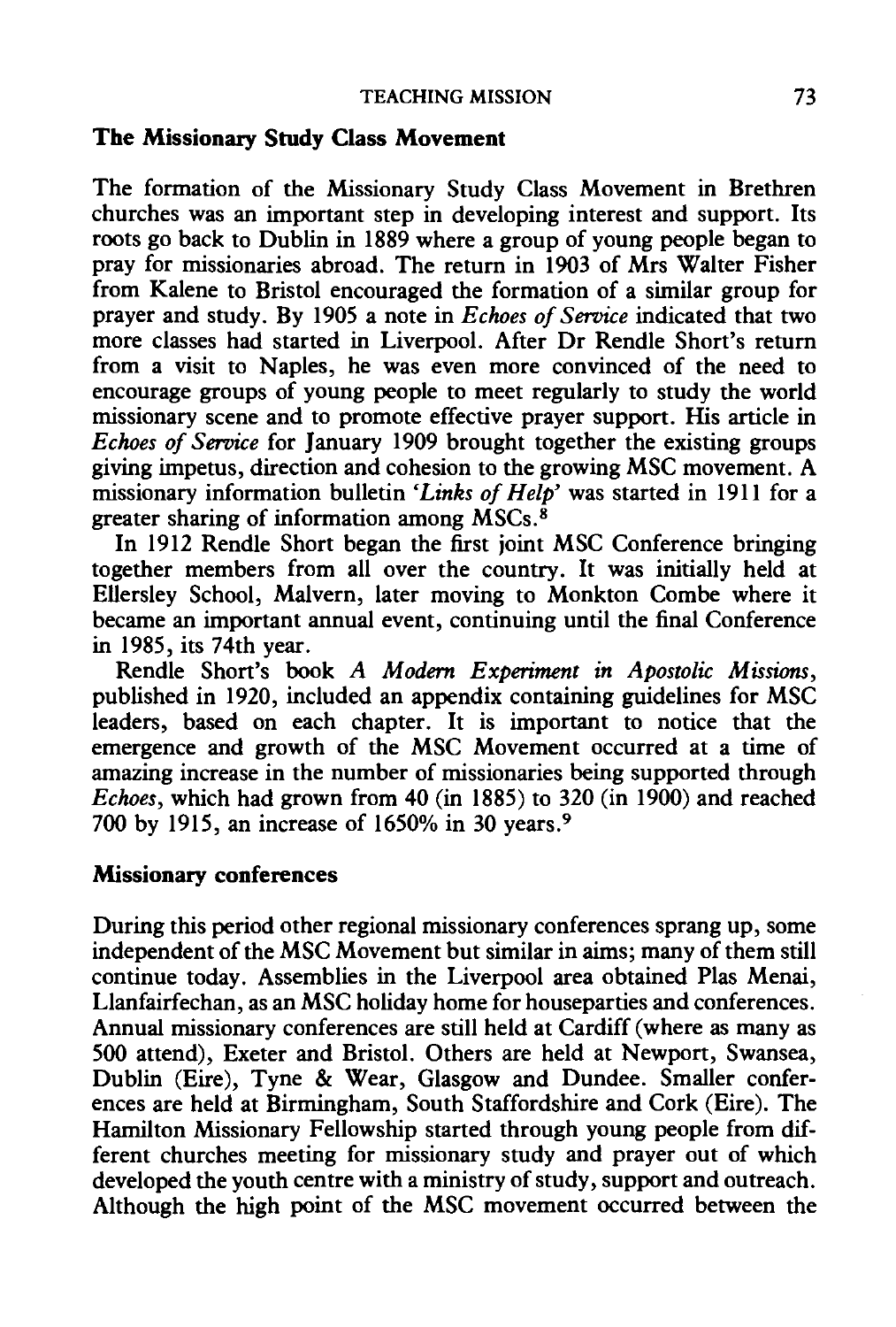World Wars, a resurgence began in the 1950s, encouraged by Alex Pulleng. The London MSC Conference restarted at the initiative of assemblies in Walthamstow, Ilford and Wimbledon and was held at Easter in Sunbury until the mid-1960s. Another important missionary conference is held for young people biennially in March, and has continued for some 25 years. Held at Boys Village, Rhoose, 12 miles from Cardiff, it is supported by around 120 from assemblies in the Cardiff, Swansea and Bridgend areas.

During the 1950s and 60s the London Missionary Meetings have continued to provide the principal focus for Brethren churches in the south of England. They are important not only because of the information reported but also because issues of missionary principles and strategy are frequently discussed. Moreover the 'October Meetings' have provided the opportunity for Christians from Brethren churches to be together expressing their common roots and identity, and their unity of purpose in world mission. The huge gatherings of 25 years ago had about them an atmosphere of celebration that attracted the crowds. Sadly declining support in recent years, especially among the younger generation, has led to a shorter programme being introduced from 1987.

# **Missionary workshops**

An important contribution to teaching world mission among Brethren churches was made by Hugh Mackay and Don Boak who coordinated missionary workshops as part of the centenary celebrations of *Echoes of Service* in 1972. The workshop held at Cardiff in January launched a series of 26 in regional centres throughout the country that continued until 1974. 10 Young people from up to 20 assemblies in each area came together for a weekend of conference. Numbers varied from 75 to as many as 500 in Stafford and Liverpool. The main Saturday programme included two morning sessions on biblical principles of mission and problems arising from indigenous church situations; two further afternoon sessions dealt with the missionary call and training for missionary work. These were organized as seminars and audience participation was an important feature. The evening session was more practical, eg an experiment reducing an unwritten language to phonetic script, plus a missionary challenge.

In preparation, each church group had chosen either a country or a specialized type of missionary work (eg literature, radio, medicine, Bible translation etc), was supplied with a pack of relevant information, and had prepared a project/display for presentation during the workshop. Hugh Mackay believes that the involvement of each group during the preparing of projects was a key factor. Many learned important lessons they wanted to pass on. Each project was examined and each group interviewed giving the opportunity to share their insights. So successful were the workshops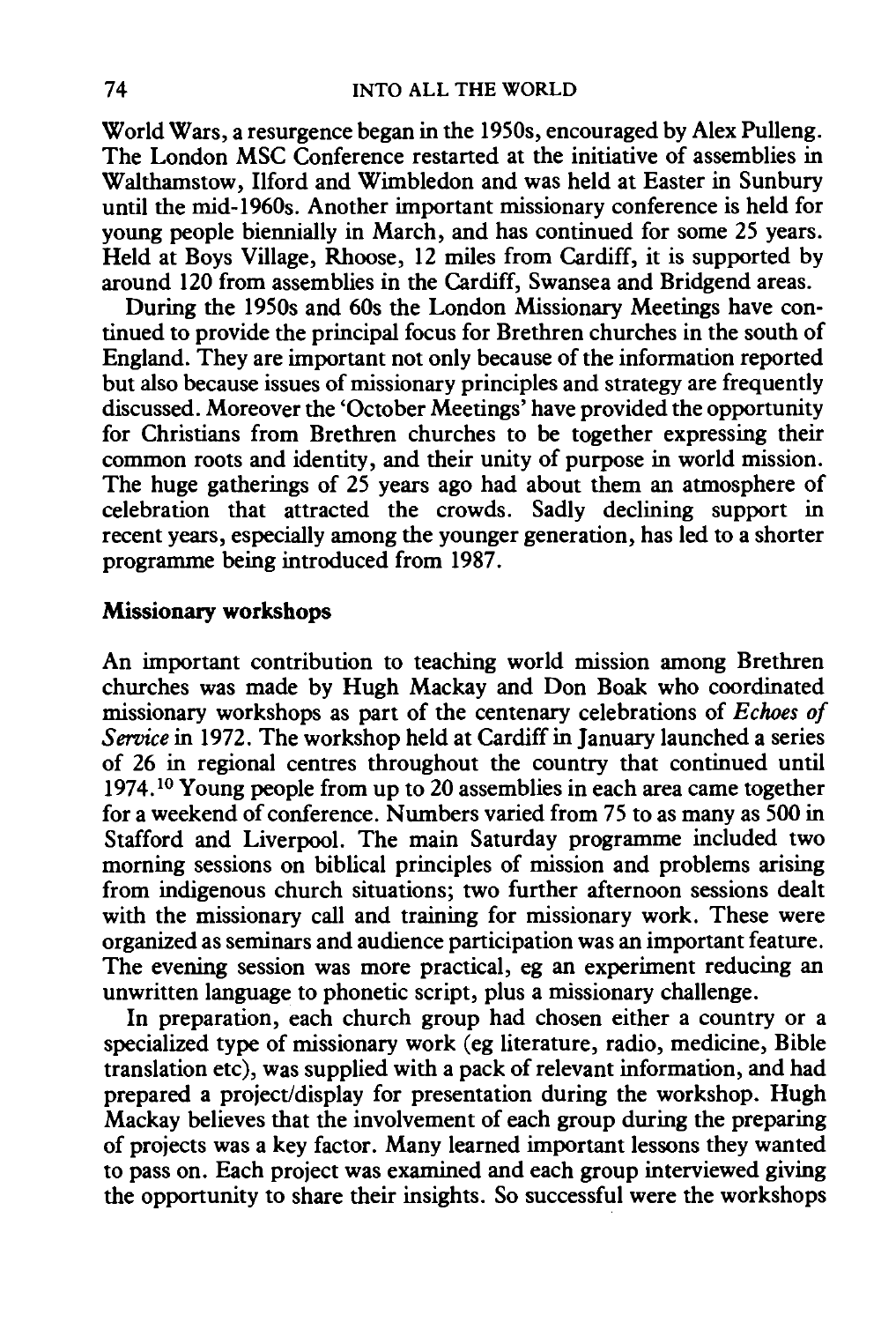that they continued to be held in some areas (eg Ipswich and Norwich) for some 5 years. Without doubt these workshops effectively taught world mission and made it come alive to a great many; they promoted real commitment and support, and were the means of calling some to overseas work $11$ 

## Missionary visits to local churches

Another traditional pattern promoting world mission in local churches is through the visit of missionary personnel on UK leave when a more personal contact can be made, and a more in-depth knowledge communicated, especially if the missionary can stay for some days. Manvers Hall, Bath, has visits from 12-14 missionaries per year; Worcester 6 per year and Ebenezer, Cardiff, receives a visiting missionary every 6 weeks. Such a programme is recognized in these churches as contributing significantly to a continued interest in world mission. Furthermore, where regular local missionary prayer meetings are held (eg Merrion Hall, Dublin; Belmont Chapel, Exeter; Cranleigh Chapel, Bournemouth) and where missionary information can be shared regularly with the fellowship through church newsletters/magazines (eg Manvers Hall, Bath; Worple Road, Wimbledon), a greater exposure to and involvement in world mission is possible. It must be admitted however, that in most instances the support reflected through these programmes usually stems from the middle-aged and elderly, and only rarely involves a higher proportion of younger people.

#### TEACHING WORLD MISSION

In the past, most local churches were in regular contact with missionaries, attending conferences and receiving visitors. In an era when communications were more difficult and foreign travel comparatively rare, someone with a personal knowledge of a strange land was a considerable attraction to the Christian public. There was thus a teaching of mission through such events that imparted information and stimulated prayer and support.

The aim was 'to see that [believers] are informed of the facts of the missionary situation in various lands', wrote Alex Pulleng. But there was also another more fundamental objective: 'to teach believers the principles governing missionary enterprise, ... to educate them ... inspire many to action'.<sup>12</sup> If missionary support in the past was in many ways encouraging there has certainly grown up an indifference and ignorance about direct teaching of the biblical principles of mission. The new reality shows plainly that something has gone wrong. The inspiration that formerly impelled to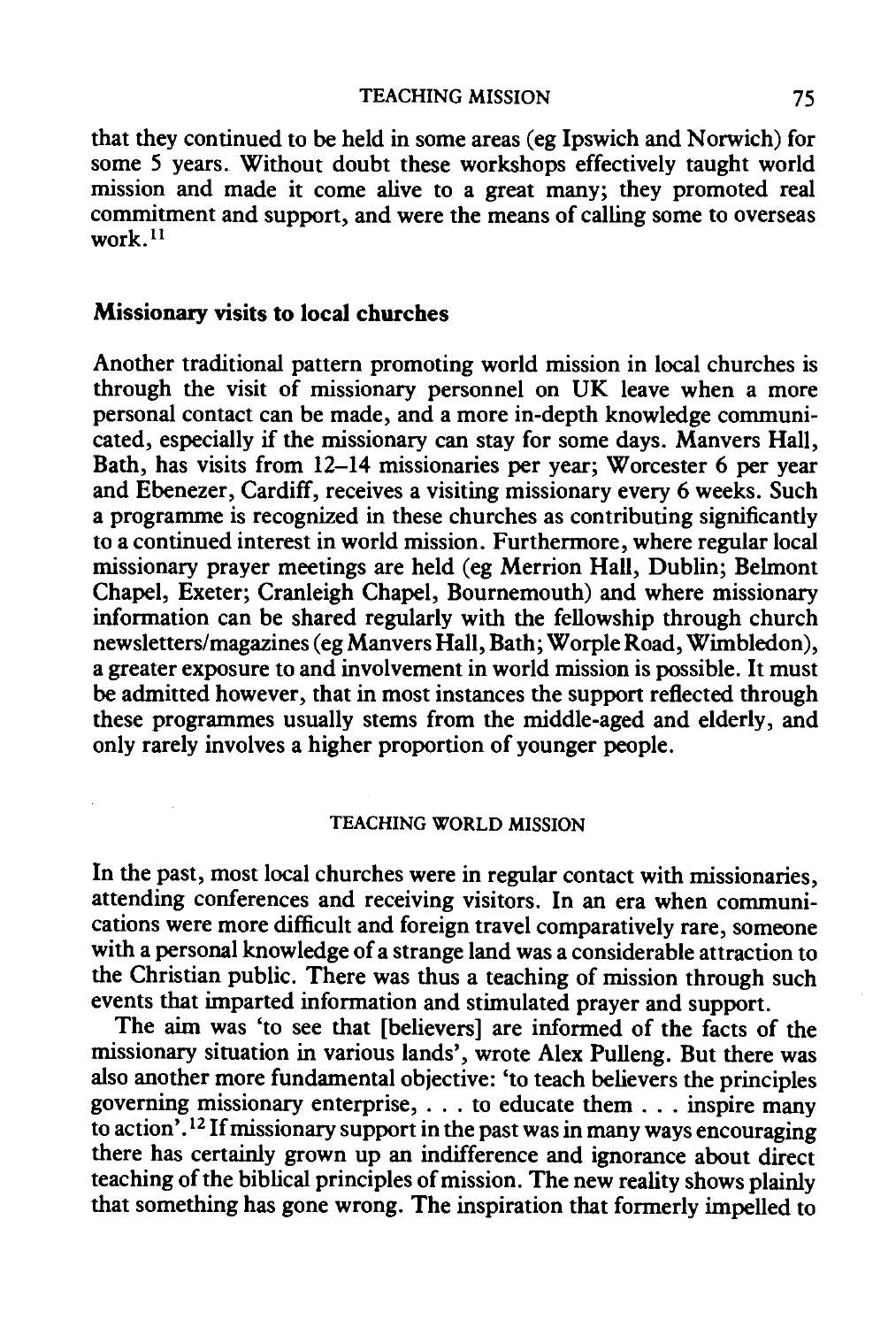action has evidently run out of steam; a new approach is needed to raise the profile of world mission in Brethren churches.

The question needs to be asked: how is world mission being taught today in the churches?

# Teaching by exposure

Still, missionary visits, prayer meetings and conferences come and go, although they generate less enthusiasm than in the past. Presenting information about any country or type of work, to be successful, has to be done with greater care. Today, church members are likely to know much more about the political and economic situation in that country through TV news bulletins and documentaries. The traditional presentation of slides that have sometimes been poorly taken, and by a speaker whose communication skills are unsophisticated by comparison with the harsh competition of the UK media scene, explains in part that diminished enthusiasm.

What more can be done? Duke Street Chapel, Sutton Coldfield, frequently gives a missionary emphasis in the Sunday morning family service. Similarly at Belmont Chapel, Exeter, during the Sunday morning teaching sessions there is regular news about one of the missionaries it has sent out. Some fellowships link their missionaries with a mid-week house group (eg Cranleigh Chapel, Bournemouth; Belmont Chapel, Exeter etc). This has worked particularly well in Sutton Coldfield where the 10 house groups receive direct information from and make contact with their 18 overseas missionaries, sending letters, tapes, parcels and magazines and receiving up-to-date news.

Churches need to devise creative ways of giving exposure to missionary personnel on leave, especially those they have commended, over a more extended period of time. In this way the advantages of personal contact can be enjoyed, in an environment where they cannot seem to be competing at communication levels with the professionalism of the modern media. Some churches invite their missionaries to visit each house group in turn; others arrange a rota of afternoon visits to elderly members, and evening visits to families when the personal touch is so appreciated. Moreover, in the informal atmosphere of the home, slides of poorer quality are not so unacceptable! If missionaries can assist in the church's pastoral work for some time, even more in-depth contact can be achieved as they minister to genuine needs in the fellowhip.

Where necessary or appropriate, churches can supplement an evening's programmne by using good quality audio-visuals. Some missionary organizations have produced films; others are now offering missionary videos for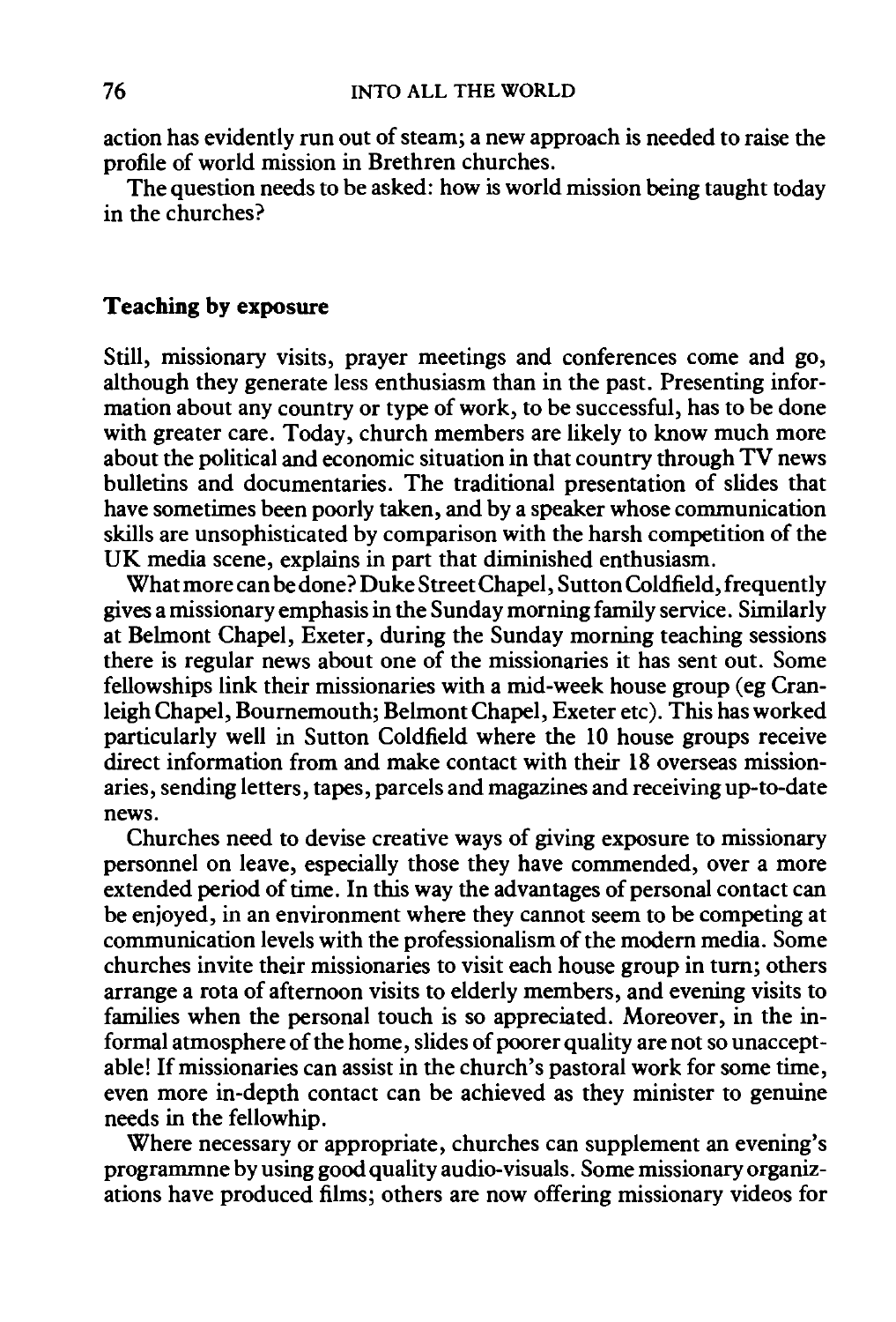hire or sale, which can effectively contribute to the teaching of world mission (see appendix 1 for a list of missionary videos currently available).

# **Teaching by involvement**

Teaching about world mission by deliberately exposing the fellowship to people or information from those involved in world mission, may be accepted by the hearer purely passively, so there is a risk that it will be partially forgotten. Some have moved to another dimension of teaching by involvement in a missionary situation, and this has resulted in a much deeper understanding, and in many cases has radically affected the life of the church.

# *In the* home *church*

Occasionally some missionaries enliven their presentation by sharing a problem situation, a 'case study', in which sufficient basic information is presented, the problem explained and an attempt made to discover a solution that is both biblical and culturally appropriate. The success of such a presentation relies on people's willingness to participate in small group activity.

Other churches are alert to the presence of overseas students studying in their area, and offer social activities, informal language-learning practice and friendship.

# *At conferences*

The missionary challenge presented at large conferences like Spring Harvest or Mission '87 in Utrecht, Holland, with around 10,000 present, has led to increased involvement. A group of about 10 attended Utrecht from Cranleigh Chapel, Bournemouth. As a result 2 are going into short term projects and 1 is seriously considering longer term involvement. 'The young people have caught the vision', commented one of the elders.

# *Moving out*

Tile Kiln Chapel, Chelmsford, has experienced wider missionary involvement and a tremendous increase in giving as a result of 7 years of 'twinning' with the Culte Evangelique in Arras, France. The Billy Graham crusade, Mission France, in 1986 also led to a greater involvement. The fellowship at Wimbledon established contact with churches in the Lille area of France and are making regular visits to learn more about the situation and help where possible. (A French-speaking elder helped by coordinating the Billy Graham relay meetings in the Lille area.)

Still others are becoming involved in short-term visits. A number of summer visits to Senegal coordinated by Brethren from the Dublin and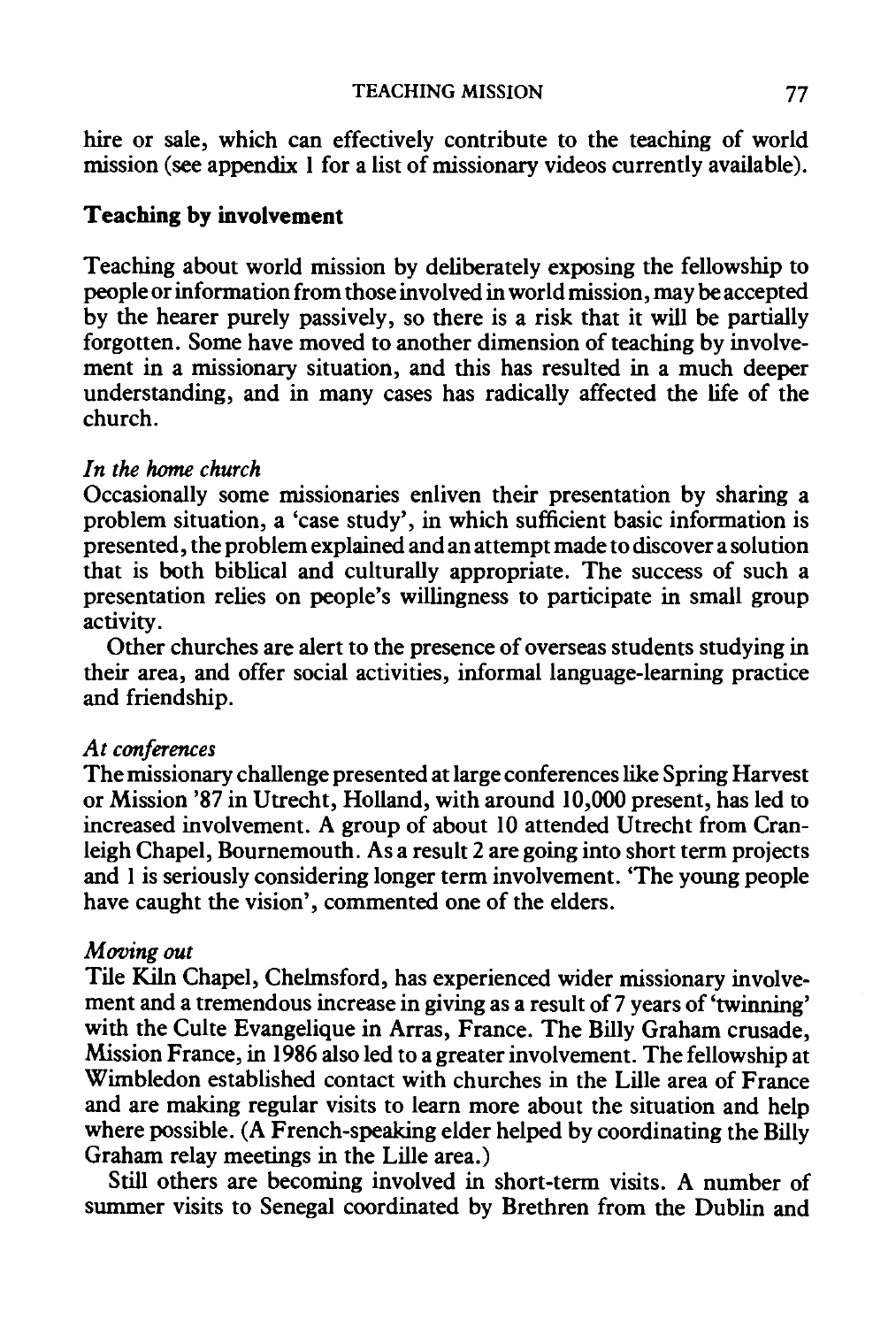London areas helped missionaries man a stand at a book fair in Dakar. Other avenues of personal involvement include offers of practical help over short periods being promoted by 'Brass Tacks'.

## *Training programme*

Perhaps the most significant development comes from organizations specializing in coordinating short term summer visits, especially to Europe, placing people in evangelistic situations. Pre-visit orientation with some training is required as essential preparation. Gospel Literature Outreach, based in Motherwell, focuses especially on Brethren churches; Operation Mobilisation and Youth with a Mission are interdenominational. Nearer home, Youth for Christ and London City Mission offer year programmes of evangelistic training for young people, and more from our fellowships are becoming involved.

# Teaching from the scriptures

Almost all the teaching on world mission in Brethren churches is given at the level of *exposure* and to a lesser extent by *involvement.* Very few churches offer any Bible teaching on world mission. The principles of our engagement in mission are therefore largely assumed to be assimilated, mostly through the normal programme of missionary visits, conferences, prayer letters and meetings. Magazines like *Echoes of Service, Harvester* and the 'Aware Bulletin' which it contains, and books *(Operation World; That the World May Know*) also inform of situations of need in the world. The process, however, is largely one of exposure, leading to motivation and some level of involvement.

If, by chance, missionary principles are taught, then they tend to be limited in scope to those which emphasize our Brethren distinctives (eg the missionary's independence from outside control; the duty of sendingchurches to give regular support; the lack of guarantees about support levels; the missionary's direct dependence upon God for financial needs etc). Otherwise, the most frequent missionary theme taught concerns guidance and the call of God. But apart from these subjects there is a vast area of scriptural teaching about world mission that is rarely touched upon. Laudably the missionary workshops of the early '70s did offer the right kind of balance between biblical principles and missionary information. But the most that can be said about some missionary conferences is that Bible teaching on world mission is relegated to a corner of the programme, while the major proportion of time available is dedicated to teaching through exposure. It is as if the place of scripture were almost incidental.

How strange, then, that Brethren churches, which have always revered the Word of God and maintained uncompromised loyalty to its inspiration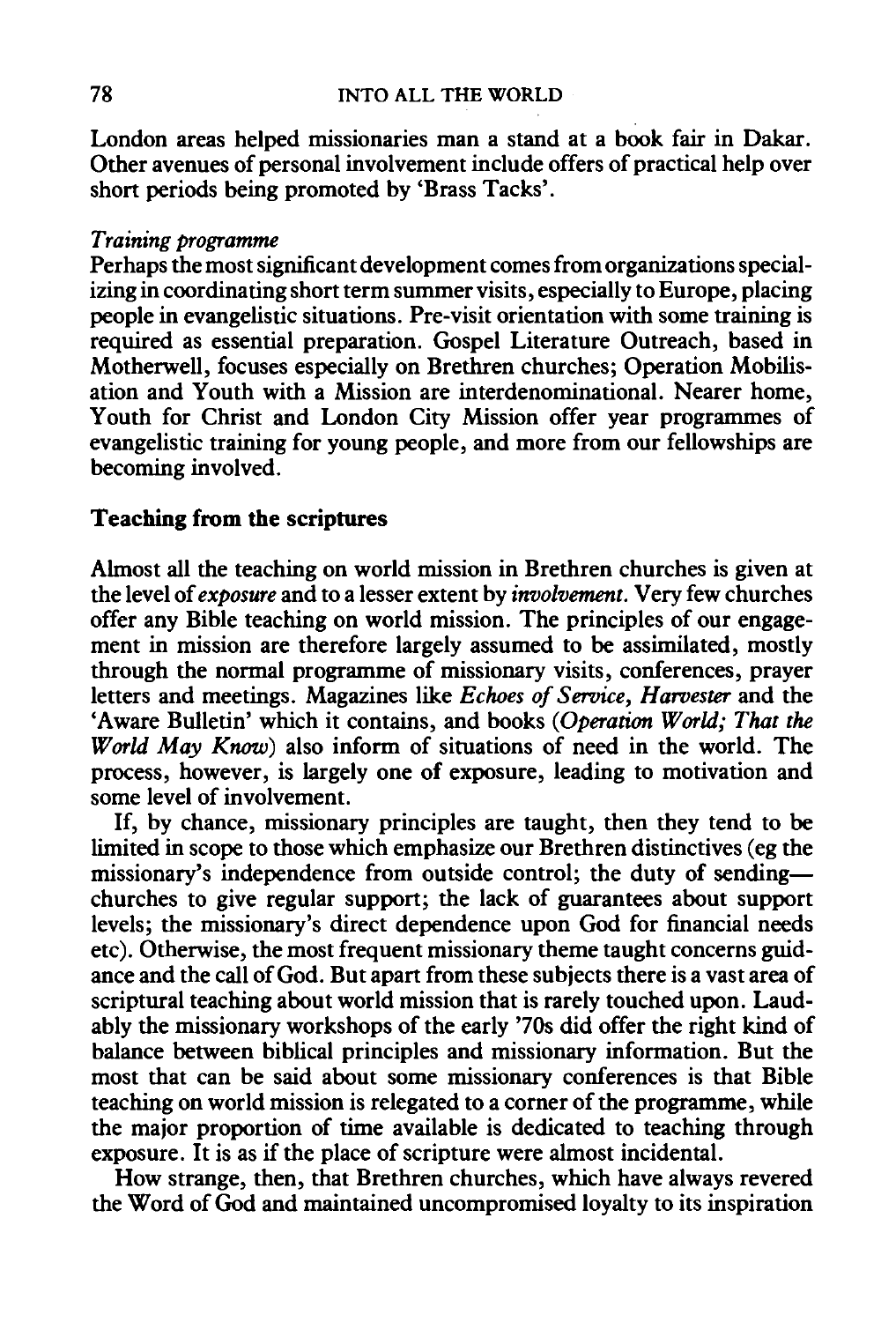and infallibility, should (albeit unconsciously) now pass by the very mainspring of world mission revealed in Holy Writ. With a few well-used exceptions (eg Genesis 12; Isaiah 6 and Jonah) how rarely is the Old Testament consulted about world mission! (See appendix 2 for abbreviated biblical outline studies on world mission.)

However, there is light on the horizon. Recently at Cranleigh Chapel, Bournemouth, on 4 consecutive Sundays a series was dedicated to world mission. At Belmont Chapel, Exeter, a conscious effort is being made to include once more the teaching of world mission at the heart of the church's programme, with a series of 8 studies. These have covered God's purpose for the nation; God's sending the Son, the Spirit and us; the selecting and sending of missionaries in the New Testament; Jesus at the centre of world mission. Furthermore, the fellowship has produced a missions booklet for the congregation which includes these Bible themes as well as information about its own missionaries.

Without doubt, wherever a missionary presentation is closely linked to scripture or is a biblical exposition with missionary illustration, not only is the mind inspired and the heart warmed, but the soul is fed. It is this element of the opening-up of the scriptures that provides deep spiritual nourishment and true heart motivation for a lost world. It is time that we in Brethren churches took God's Word more seriously in its teaching on mission. It is time once more to place world mission at the heart of our church's teaching programme. (See appendix 3 for a suggested outline syllabus that can form the basis for teaching world mission in our churches, together with references from helpful books on each theme.)

#### **CONCLUSION**

How to counteract the downward trend in world mission? By placing the teaching of mission once more at the heart of the church's programme. Wrote J R Mott: 'Systematic instruction as to world-wide missions will do much to overcome such faults to church life and efficiency as selfishness, narrowness of view, contracted sympathies, and indifference and apathy concerning the Kingdom of Christ.'<sup>13</sup>

That is surely what we long to see in our local churches.

- 1 *One World,* One *Task.* Report by Evangelical Alliance's Commission on World Mission (Scripture Union 1971) 88.
- 2 Max Warren, *I Believe in the Great Commission* (Hodder & Stoughton 1976) 26.
- 3 Harold Rowdon, *Turning the Church Inside Out* (BMMF lnterserve 1982) 17.
- 4 Michael Griffiths *Shaking the Sleeping Beauty* (IVP 1980) 12.
- 5 J R W Stott, *Christian Mission in the Modem World* (Falcon 1975) 15.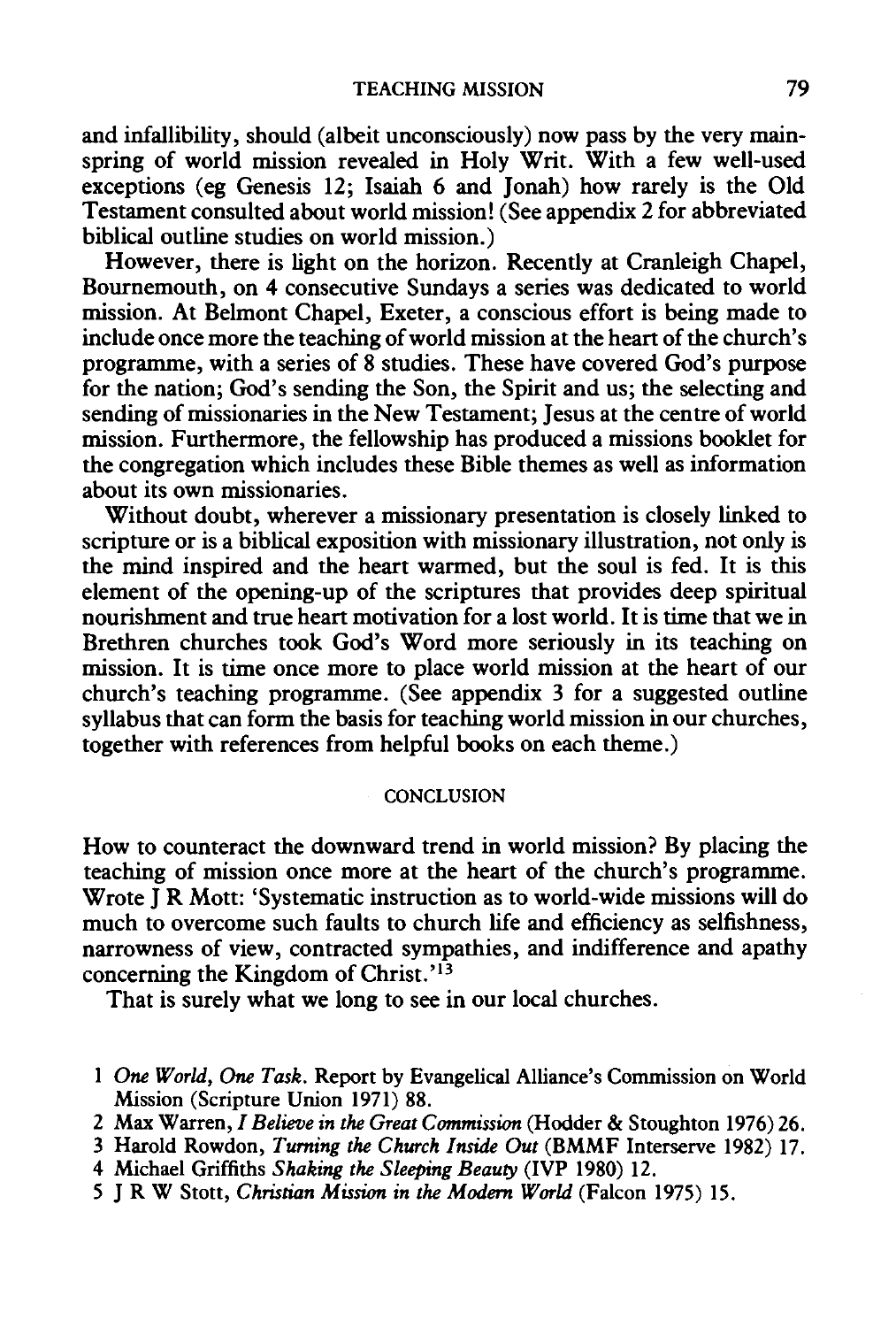- 6 Ibid, 30.
- 7 *UK Christian Handbook 1987188* (MARC Europe/EA/Bible Society) 336, 353, gives the following statistics: *Echoes* 359; CMS 335; OM 282; OMF 282; WEC 270; USPG 228; BMS 211; Salvation Army 205; Methodist Church 180; WBT 165; YWAM 153.
- 8 From historical material from Donald Boak.
- 9 A Rendle Short *A Modern Experiment in Apostolic Missions* (W B Harris 1920) 20.
- 10 16 were held in 1972; 8 in 1973 and 2 in 1974-information from Mary Boak.
- 11 From information provided by Hugh Mackay and Don Boak.
- 12 A Pulleng *Go Ye therefore,* (Paternoster 1958) 32.
- 13 Ibid.

## **APPENDIX** I

# **WORLD MISSION- A SELECTION OF CHRISTIAN VIDEOS**

| WORLD MISSION – A SELECTION OF CHRISTIAN VIDEOS             |                                                            |                             |                         |  |
|-------------------------------------------------------------|------------------------------------------------------------|-----------------------------|-------------------------|--|
| <b>TITLE</b>                                                | <b>SUBJECT/SPEAKER</b>                                     | TIME/<br><b>TEXT SOURCE</b> |                         |  |
| 1<br><b>ABROAD</b>                                          |                                                            |                             |                         |  |
| Assignment Gola                                             | Liberia                                                    | 0:22                        | <b>SIM</b>              |  |
| <b>Between Two Worlds</b>                                   | Colombia                                                   | 0:25                        | Wycliffe                |  |
| <b>Bringers of Happiness</b>                                | Lesotho                                                    | 0:30                        | Leprosy                 |  |
| But I'll be Eaten Up by Lions                               | Interviews with missionaries                               | 0:23                        | Wycliffe/<br><b>SIM</b> |  |
| Called to Serve                                             | Gospel Barge Ministry in<br><b>Flanders/Leslie Message</b> | 0:40                        | <b>BEM</b>              |  |
| Cinderella Comes of Age, A                                  | <b>Australian Aborigines</b>                               | 0:09                        | Wycliffe                |  |
| Cliff in Kenya/India/Water,<br>Water                        | <b>Tear Fund Projects/Cliff</b><br>Richard                 | 0:54                        | <b>Tear Fund</b>        |  |
| Come by Here                                                | Papua New Guinea                                           | 0:33                        | Wycliffe                |  |
| Eye of the Storm, The                                       | <b>Tear Fund Projects</b>                                  | n/a                         | <b>Tear Fund</b>        |  |
| Faces of India:                                             |                                                            |                             |                         |  |
| 1 Northern India                                            | <b>OMS</b> International in India                          | 0:50                        | <b>CTA</b>              |  |
| 2 Southern India                                            | OMS International in India                                 | 0:37                        | <b>CTA</b>              |  |
| Focus-On Africa/It's natural<br>for me/Doing what God wants | <b>Bible translation in Africa</b>                         | 0:45                        | Wycliffe                |  |
| Focus on Spain                                              | OMS International in Spain                                 | 0:30                        | <b>CTA</b>              |  |
| Forbidden lifestyle                                         | The suffering church                                       | 0:35                        | Open Doors              |  |
| It makes a team                                             | Papua New Guinea                                           | 0:25                        | <b>Bible TA</b>         |  |
| It's a small world                                          | Tear Fund in Haiti/Cliff<br>Richard                        | 0:32                        | Tear Fund               |  |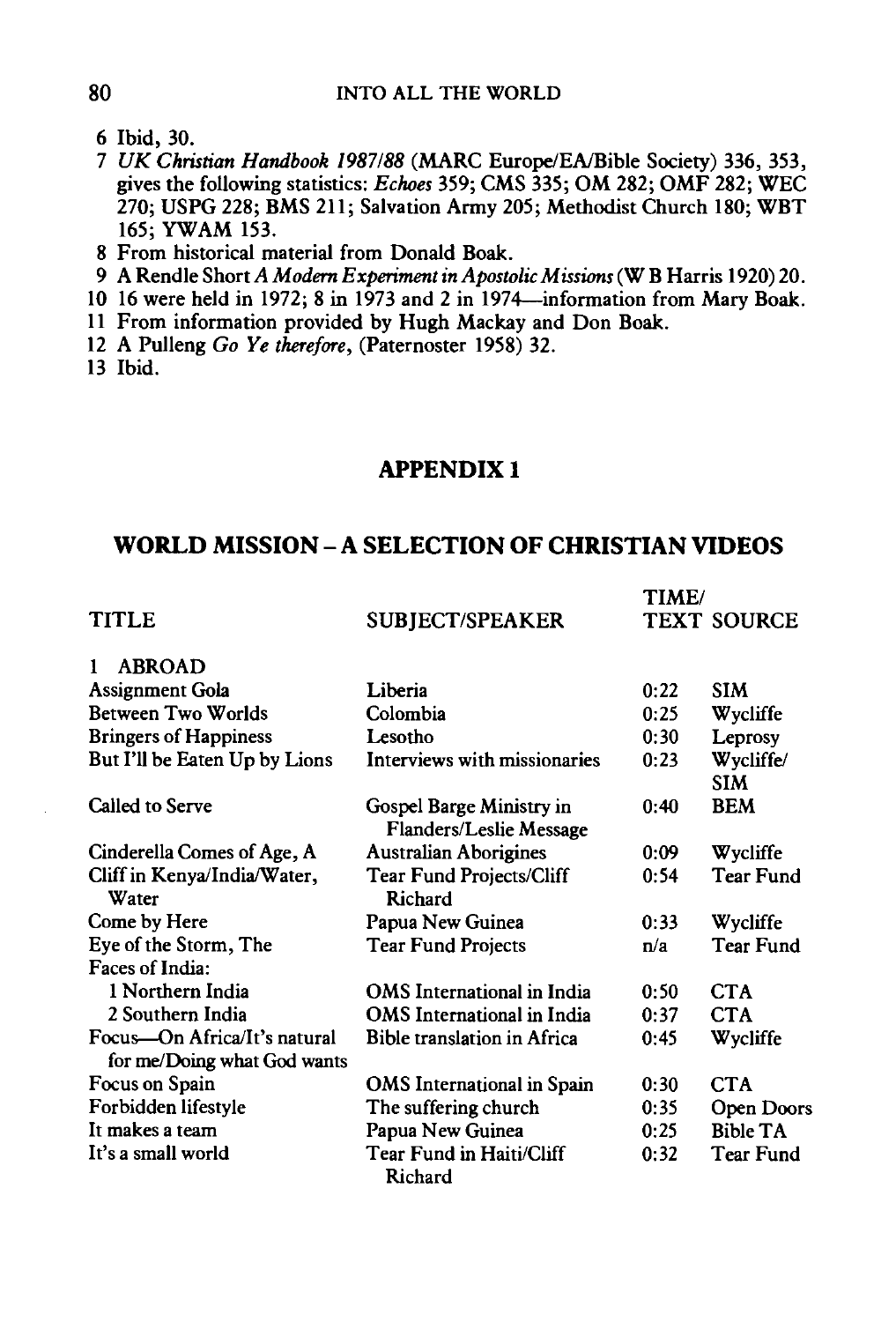# TEACHING MISSION 81

| It's a wider world                                           | The meaning of mission                           | 0:10 | <b>BCMS</b>       |
|--------------------------------------------------------------|--------------------------------------------------|------|-------------------|
| More than conquerors                                         | Guatemala                                        | 0:25 | Wycliffe          |
| More than meets the eye                                      | The suffering church                             | 0:25 | <b>Open Doors</b> |
| More than pigs and fish                                      | Papua New Guinea                                 | 0:07 | Wycliffe          |
| Nagaland in focus                                            | Nagaland/Chuba Ao                                | 0:30 | Impact            |
| New hope in the Middle East                                  | Christianity in the Middle<br>East/John Anscombe | 0:21 | <b>BMMF</b>       |
| No unreachables                                              | Africa & South America                           | 0:26 | <b>SIM</b>        |
| People, like us                                              | Argentina/Bishop Leak                            | 0:17 | SAMS              |
| Question of Lebanon, A                                       | 'Where is Jesus' project                         | 0:22 | CMS               |
| Trained to serve                                             | Zaire                                            | 0:22 | Leprosy M         |
| Turn of the tide                                             | Irian Jaya                                       | 0:20 | Leprosy M         |
| Unsheathed                                                   | Guatemala                                        | 0:29 | Wycliffe          |
| What it takes                                                | <b>West Africa</b>                               | 0:26 | SIM               |
| What to do when the flood<br>comes                           | Nigeria                                          | 0:28 | SIM               |
| <b>WORLD RELIGIONS</b><br>2                                  |                                                  |      |                   |
| Islam-Unlocking the door                                     |                                                  | n/a  | OМ                |
| Islam:                                                       |                                                  |      |                   |
| 1 Introduction                                               | Jack Budd                                        | 1.00 | <b>OM</b>         |
| 2 Allah, is he the same as God                               | <b>Jack Budd</b>                                 | 1.00 | <b>OM/STL</b>     |
| 3 Trinity, son of God and<br>virgin birth                    | <b>Jack Budd</b>                                 | 1.00 | OM                |
| 4 A brief survey: Adam to<br>Judgement                       | Jack Budd                                        | 1.00 | OМ                |
| 5 Scripture, wine, prayer and<br>fasting                     | <b>Jack Budd</b>                                 | 1.00 | OM                |
| 6 How to witness to a Muslim<br>woman                        | <b>Jack Budd</b>                                 | 1.00 | OM                |
| 7 Through the centuries and<br>the challenge of today        | Jack Budd                                        | 1.30 | <b>OM</b>         |
| 8 Deity of Christ                                            | Jack Budd                                        | 1.00 | OM                |
| 9 Death & resurrection of<br><b>Christ</b>                   | <b>Jack Budd</b>                                 | 1.00 | <b>OM</b>         |
| Islam:                                                       |                                                  |      |                   |
| Communicating the truth                                      |                                                  |      |                   |
| about Jesus Christ, part I                                   | <b>Charles Marsh</b>                             | 1.00 | <b>OM</b>         |
| Communicating the truth                                      |                                                  |      |                   |
| about Jesus Christ, part II                                  | <b>Charles Marsh</b>                             | 1.00 | OM                |
| The power of the occult in                                   |                                                  |      |                   |
| Islam                                                        | Charles Marsh                                    | 1.00 | OМ                |
| Understanding Islamic beliefs<br><b>Understanding Muslim</b> | <b>Charles Marsh</b>                             | 1.00 | OM                |
| practices                                                    | Charles Marsh                                    | 1.00 | OM                |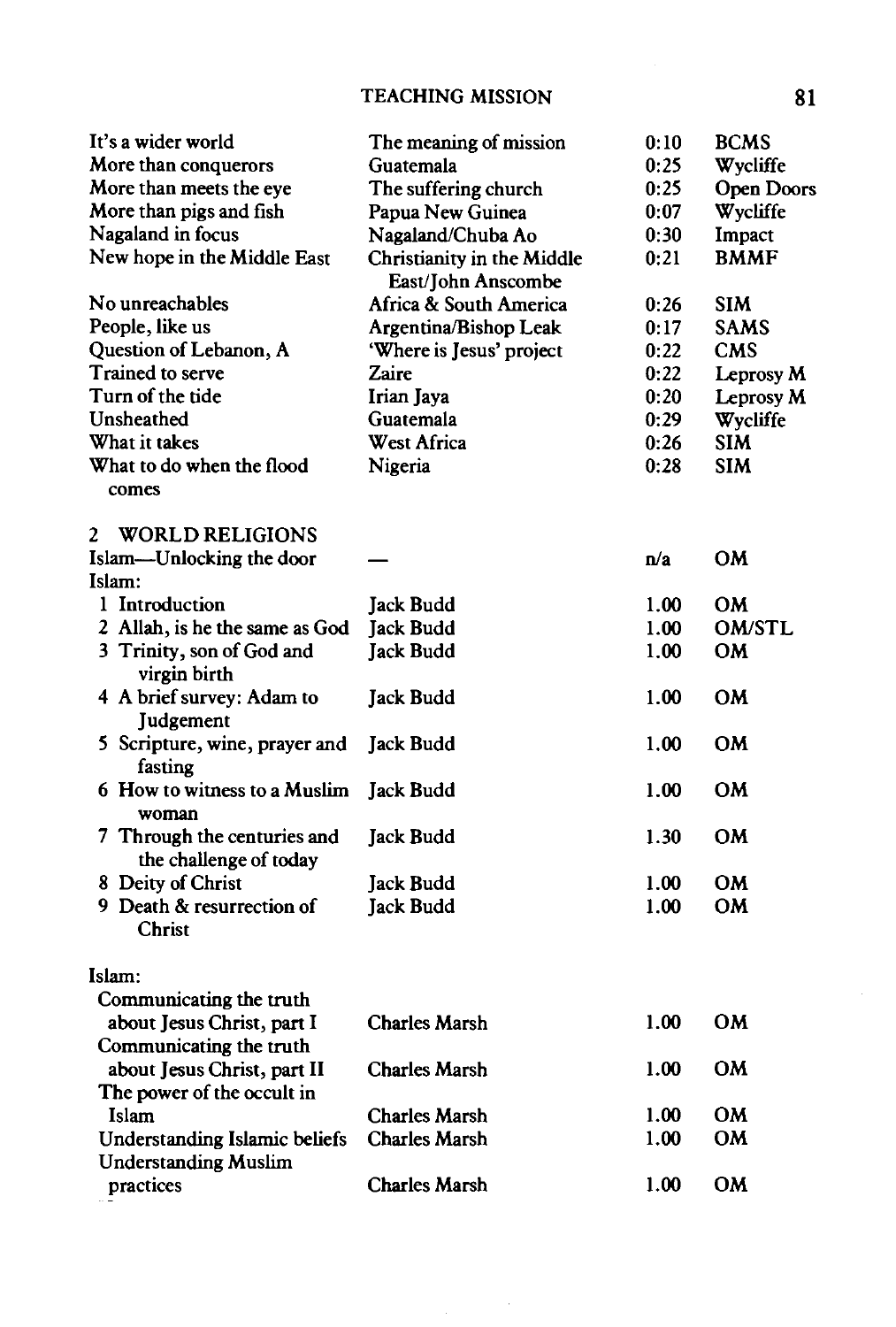| <b>Understanding Muslim</b>           |                                                      |                  |                  |
|---------------------------------------|------------------------------------------------------|------------------|------------------|
| women                                 | Charles Marsh                                        | 1.00             | <b>OM</b>        |
| <b>Understanding the Muslim</b>       | Charles Marsh                                        | 1.00             | <b>OM</b>        |
| Understanding the Muslim              |                                                      |                  |                  |
| view of Jesus                         | Charles Marsh                                        | 1.00             | <b>OM</b>        |
| Understanding the basis of            |                                                      |                  |                  |
| Islam                                 | Charles Marsh                                        | 1.00             | OM               |
| Understanding the convert             | <b>Charles Marsh</b>                                 | 1.00             | <b>OM</b>        |
| Muslim awareness (6 tapes)            | Ron George                                           | $6\times0.55$ OM |                  |
| <b>BIOGRAPHIES</b><br>3.              |                                                      |                  |                  |
| Bitterman, Charles                    | <b>Chester Bitterman</b>                             | n/a              | Wycliffe         |
| Luther, Martin                        | This is my body?                                     | 0.40             | <b>LBC</b>       |
| <b>MISSIONARY ORGANIZATIONS</b><br>4. |                                                      |                  |                  |
| Climb every mountain                  | <b>Leprosy Mission</b>                               | 0.25             | Leprosy M        |
| Fivefold vision of OM                 | Operation Mobilisation/                              | 1.00             | OМ               |
|                                       | George Verwer                                        |                  |                  |
| <b>JAARS</b>                          | <b>Jungle Aviation and Radio</b>                     | 0.24             | Wycliffe         |
|                                       | Service                                              |                  |                  |
| Johan Lukasse                         | Belgian Evangelical Mission/                         | 0.30             | <b>BEM</b>       |
|                                       | <b>Johan Lukasse</b>                                 |                  |                  |
| Life in all its fullness              | Tear Fund/George Hoffman                             | 0.26             | <b>Tear Fund</b> |
| <b>Logos and Doulos Story</b>         | Logos & Doulos                                       | 0.35             | <b>OM</b>        |
| The Net                               | <b>CARE</b>                                          | 0.24             | Leprosy M        |
| People like you—I                     | Wycliffe Bible translators/<br><b>Peter Kingston</b> | 0.40             | Wycliffe         |
| People like you—II                    | <b>Wycliffe Bible Translators</b>                    | 0.15             | Wycliffe         |
| Send the Light Tour                   | Send the Light/Dave                                  | 1.00             | <b>OM</b>        |
|                                       | Armstrong                                            |                  |                  |
| The Uniqueness of OM's work           | Operation Mobilisation/                              | 1.20             | <b>OM</b>        |
| (4 sessions)                          | George Verwer                                        |                  |                  |

# GUIDE TO CHRISTIAN VIDEO, SECOND EDITION Published by Jay Books, 1986. Available from The Evangelical Alliance.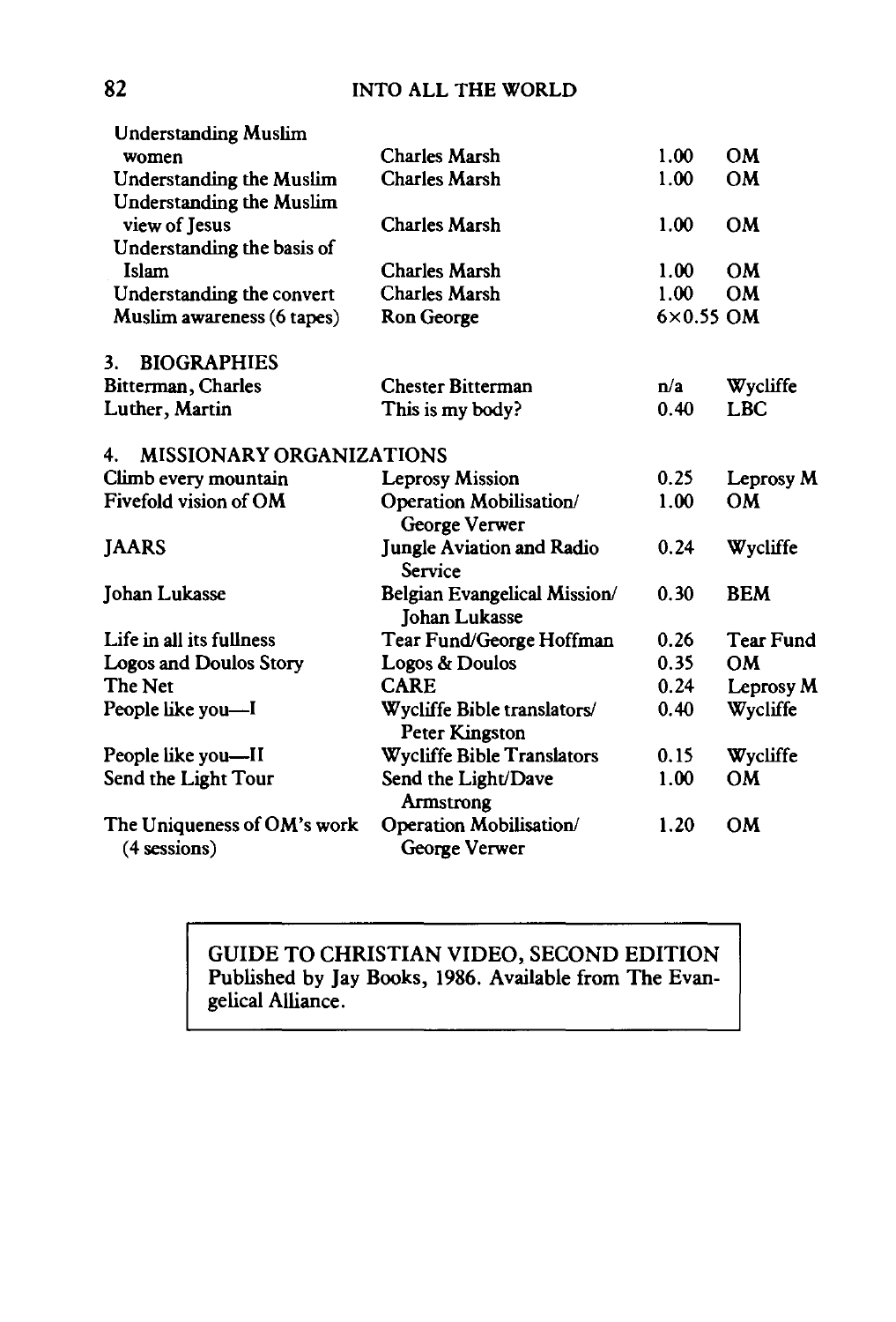# **APPENDIX2**

# **BIBLE STUDY OUTLINES ON WORLD MISSION**

[Abbreviated from BIBLE THEMES published by Scripture Union, in 1978, 'The Mission of the Church' by the Rev Colin A Grant]

# **The missionary purposes of God in the Old Testament**

## *Boundaries of blessing (Gen 12.1-3; 22:15-1)*

Why did God choose so small a tribe as Israel? Because God has chosen men to reach men. In Abram he chose Israel. 'Election is for service' **(H H** Rowley); 'All the families of the earth' and 'All the nations of the earth' symbolise everything else in the OT relating to mission, and foreshadow the great 'ails' of the NT.

### *Consequences of election (Deut 10: 12-19; 1 Kings 8.33-43)*

Israel was proud of being 'the chosen people of God' but they had to learn that there was a clear 'requirement' (Deut  $10:12$ ) built into this privilege. It demanded whole-hearted devotion to God in reverence, obedience and loving service. But godliness was to be accompanied by a concern for others, particularly 'the sojourner' (Deut 10:19), especially as they has been 'sojourners' in Egypt for 400 years. The world into which God sends us begins with 'the sojourner', the person living, studying, working, shopping, spending his leisure alongside us.

#### *Conquests of kingship (Psa 2)*

After the angry turbulence of the nations in rebellion against God (vv  $1-3$ ) we are pointed to God's vindication through the resurrection (Acts 13:33) and the enthronement (Heb 1:5; 5.5) of his son (vv  $4-7$ ). God's king is enthroned for his people (Eph 1:22 and Matt 28:18 f). The appeal on grounds of impending or future judgement is not unusual (eg Luke 3:7; Acts 17.30 f). Our presentation of the gospel to the world will only be effective as it presents Christ as the saviour of believers and judge of all men.

#### *Patterns of righteousness (Isa 2: 1-4; 11:1-10)*

The Lord, represented by the elevating of his dwelling place over the lesser peaks of human achievement and pride  $(2: 12-16)$  is a precursor of the 'flowing' of the nations to him  $(v 2)$  that they may submit to him  $(v 3)$ . In Isaiah 11 the promised one of David's line will be equipped for his ministry by the enduing of the Spirit, and relationships within the natural order will be transformed by him (v 6 f-Rom 8:19-23).

#### *Purposes of grace (I sa 10)*

Israel's deceitful and undependable neighbour is scheduled for judgement on its religion, unity, confidence, independence, natural resources and rural industry (vv 1-9). Yet a more glorious day is envisaged for Egypt, when there will be a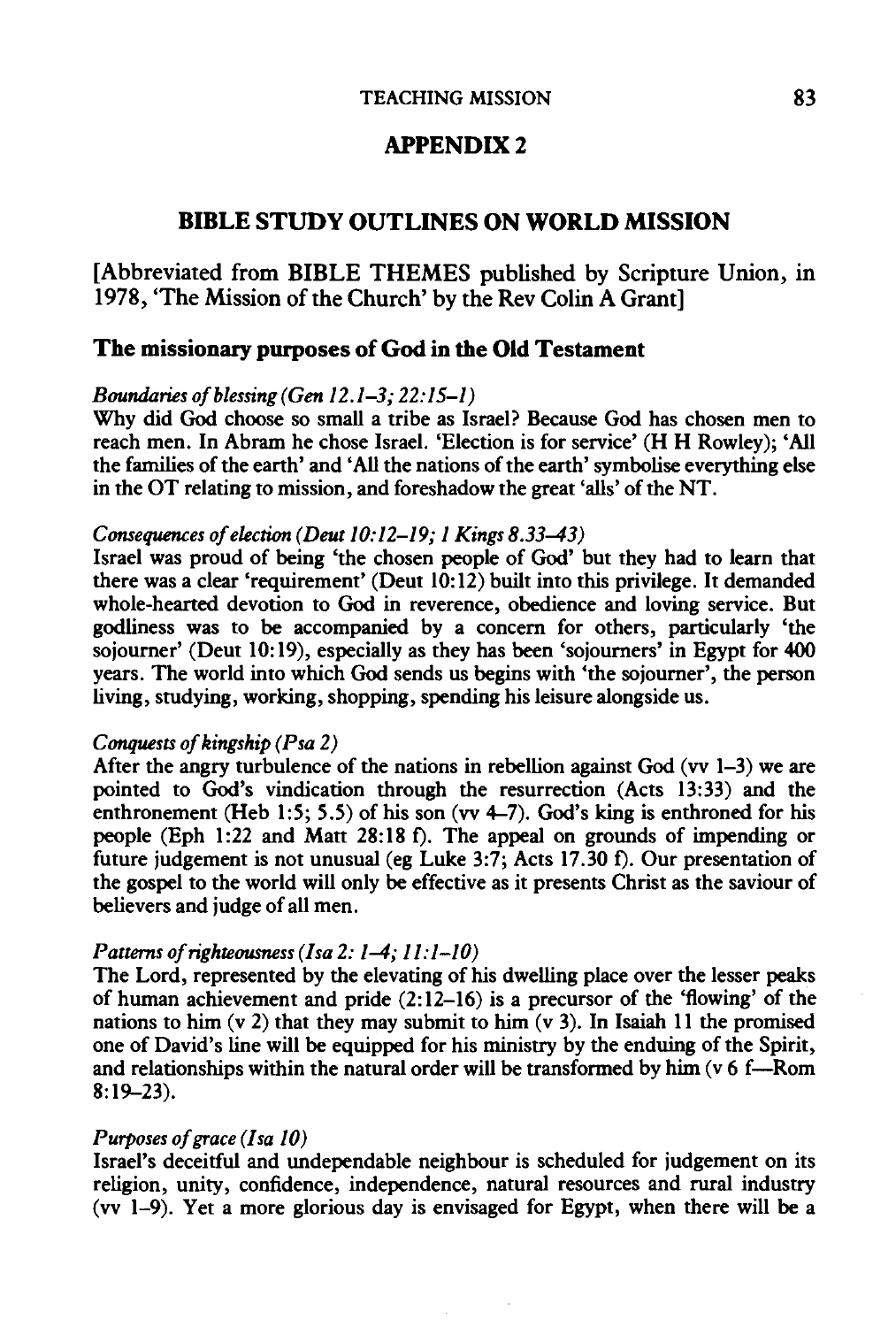community there who honour and serve the Lord (v 18). That God would reveal himself to Egypt must have been startling for Israelite ears. Nothing could be clearer regarding God's purpose to reach the Gentiles; in the NT through Christ they become 'fellow heirs, members of the same body, and partakers of the promise' (Eph 3:6).

## *Characteristics of Christ (/sa 42:1-13; 49:1-7)*

These first two Servant Songs prophetically feature the coming messiah (Matt 11:3). 'My servant' applies elsewhere to the whole nation (cf 41:8 f; 44:1 f). Here is someone who not only fulfilled but far exceeded all that the nation of Israel was meant to be and do. The ministry of the servant was to be unique in character (42:1; 49:1 f), global in extent (42:1, 4; 49:1, 6), exemplary in quality (42:2 f; 49:2 f), tenacious in purpose  $(42:4, 49:4)$ , and enlightening in results  $(42:5 \text{ f};$ 49:6). Little wonder that the peoples of the earth sing for joy (42:10-12; cf Psa. 96:11 f)

## *Dissatisfactions of idolatry (Jer 16:14-21; Zeph 3:8-10)*

Idolatry is a human tragedy. Jeremiah reminds Judah that God sees it (v 17) but that it is a 'sham' (v 19 NEB). There is no comparison between what idols offer and the security God gives to those who 'from the ends of the earth' turn to him (v 19). Zephaniah warns of God's judgement on Judah and her neighbours, then focuses on his final judgement of the nations (v 8). Yet he who judges promises renewing power in men's hearts (v 9). Ethiopia, so distant for Israelites, symbolises the worship the Gentiles would bring (v 10).

#### *Patterns of discipleship (Jonah 1 and 2)*

Nineveh, the Assyrian capital, was the concentrated expression of heathenism and evil to the people of Israel. God commissioned Jonah for mission against it  $(1:1)$ but Jonah was unwilling for God to show them his message. But God does not allow Jonah to escape, but humbles him and brings him to the place of thanksgiving  $(1: 12; 2: 9)$ . This reminds us of the problem of Christian disobedience to the fulfilling of the Great Commission. (Rom 2:4).

## *Principles of mercy (Jonah 3 and 4)*

Persistently God spoke a second time. While Jonah's outward actions indicated obedience his reactions afterwards (eg 4:1 f) showed a grudging spirit. Jonah's failing was 'the sin of pretending to be more careful of God's glory and more qualified to advance it than God himself' (Hugh Martin), and it led him to offer a confused prayer  $(4:2 \t{f})$  and to slink away embittered  $(4:5)$ . God finally spoke through an acted parable.

# **Mission and the Son of God**

#### *Focus of the prophets (Luke 4:16-30)*

Our Lord responds to the invitation usually given to a travelling rabbi (cf Acts 13: 15 f and read from Isaiah 61: 1-4). He left his hearers in no doubt as to the one of whom Isaiah wrote (v 21). Jesus would bring in the long-awaited New Age of deliverance. No wonder the audience was 'infuriated' (v 28 NEB) and took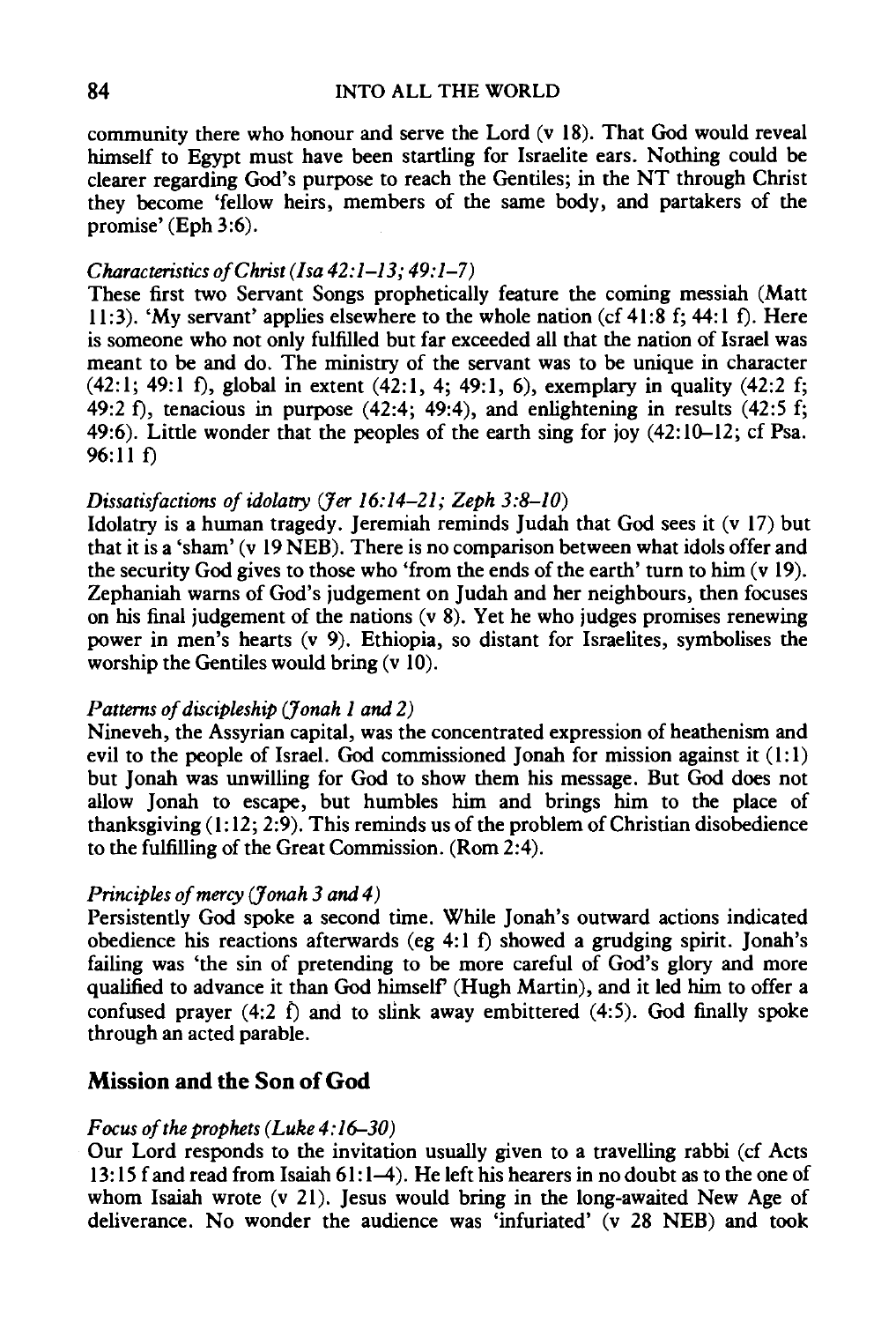## TEACHING MISSION 85

measures to kill him (y 29 f). Whatever the consequences, Jesus would uniquely fulfil God's purposes, refusing to be party to false parochialism.

#### *Seeker of the lost (Luke 15)*

Jesus here ministered to those who misunderstood and criticized. The first two parables (vv 4-10) show God's patient seeking for the lost, and point to the redemptive joy of God. It is this joy that the Pharisees ought to have been sharing. Our traditional focus on the prodigal son (vv  $11-32$ ) tends to overlook its main teaching about the loving father, such a contrast to the stand-offishness of the Pharisees. Their hard hearts are contrasted with the father's mercy, even reaching out to the elder son (v 28).

## *Saviour of the world (fohn 4:1-42)*

Jesus set aside Jewish prejudices of sex and race to reach a Samaritan, foreshadowing the bringing of the gospel to them by the early Christians (Acts 8:1 f). The woman recognized something of Jesus' stature through his exposure of her life, preferring to turn the conversation away (v 20). But true worship is not a matter of geography but of spiritual understanding (vv 21-23). Such will focus their faith on the Lord (John 14:6; Mal  $1:11$ ; Acts 10:35; John 6:37) and never be cast out. Jesus used this incident to urge the disciples to use every opportunity, rather than remaining inactive 'because the time is not yet ripe' (v 35 f).

#### *Friend of the needy (Matt 15:21-28)*

The Phoenician towns of Tyre and Sidon (v 21) 'were not places where Messianic works were destined to be performed' (RV G Tasker; cf 11:21). Yet Jesus once more ministers to another Gentile woman whose people were outside the Jewish tradition. Jesus' initial reluctance (vv 23, 26) expressed his prior sense of purpose to the Jews, who should have been prepared for his coming (cf 10:5 f; Rom 15:8 f). He was unwilling to become caught up during his early life in a large-scale mission among Gentiles. His statement of intent (v 24) caused her open-hearted plea unmoved by Jesus' apparent rejection. Once more Jesus marvelled at a Gentile's great faith (v 28; cf  $8:5-13$ ). God's Spirit moves in the most unexpected of places and the most surprising of people.

#### *Shepherd of the sheep (fohn 10:11; 11:47-53)*

Jesus the Good Shepherd proves the genuineness of his credentials not only by faithfulness and personal sacrifice for them (vv 10, 11-15) but by his compelling purpose to gather those 'sheep' still outside of his fold (vv 10-16). 'The sheep not ofthis fold are non-Jewish Christians. Only when all have responded to the Gospel will the ideal of one flock under one shepherd be a reality' ( $R\bar{V}G$  Tasker). Christ's mission drove him to seek and save the lost (Luke 19: 10) but, more, to offer his life in a substitutionary death, that would form the basis for the worldwide 'gathering' that was to follow in which both Jews and Gentiles would both come to God  $(11:52, cf1:12; Gal3:26 f).$ 

## *Victor of the cross (John 12:20-36)*

'The world has gone after him,' scoffed the Pharisees (v 19), but Jesus' universal appeal was more efectively illustrated by the enquiry of the Greeks (v  $20 \text{ f}$ ). The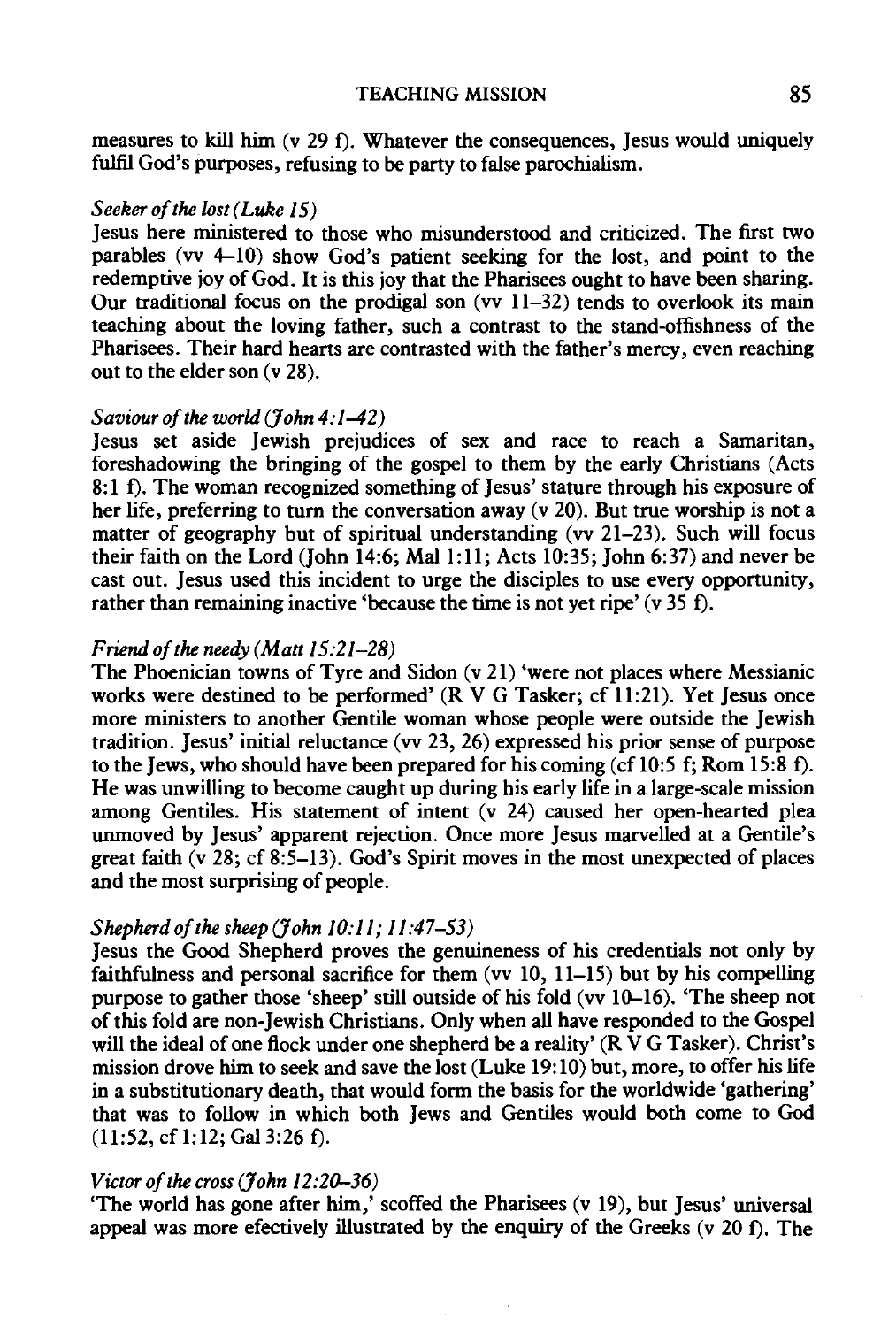Lord was aware that 'His hour' was upon him (vv *23-27;* cf 2:4; 7:30 etc) and part of the glory would be the 'rich harvest' (v *24* NEB) following his death. Those Greeks symbolized a greater turning to Christ from the Gentile world of which he had already spoken (cf 10:16). Jesus' earlier victories (Matt 4:8 f; *16:22* f) were portents of that greater victory over Satan gained on the cross itself, which gave our Lord the right and power to 'draw all men' to himself (v 32, cf 6:44). The 'all' means 'all without distinction', men from every nation.

## **Mission and the Holy Spirit**

## *Empowering for Mission (John 5:22-16:11; 20:19-23)*

The translation 'Comforter' (15:26) goes back to Wycliff when it meant the giving of strength and courage. Jesus was speaking of the Spirit as enabler and empowering companion (cf Eph 3:16). All true power in mission is to be found in the working of the Spirit in men's hearts (16:8). Later Jesus appointed his disciples for service in the Spirit's power (20:21 f). He breathed on them, probably in symbolic anticipation of Pentecost (Acts *2:2* f).

#### *Categories of salvation (Luke 24:44-53)*

The Jewish mind was closed to a suffering messiah, so the frightened disciples (v 37) needed thoroughly opening up (v 45). Not only was Jesus' suffering, death and resurrection predicted but also the world-wide proclamation of the good news (v 46). The message centres on two truths. First repentance, *metanoia,* that turning from self to God through sorrow at our rebellion, so prominent in the message of Jesus and the early church (Matt 4:17 etc; Acts 2:38 etc). Second forgiveness, *aphesis hamartion*,—God stops reckoning a man's misdeeds against him and counts him guiltless. Jesus emphasized it (Matt 6:12 etc), as also the early church (Acts 5:31 etc). The disciples would now be sent forth (v 49), an act of obedience (v 52) later rewarded (Acts 5:32).

## *Enduement for service (Acts 1:1-11)*

Jesus ministered through the Holy Spirit (v 2; Luke 4:1, 14), through the Spirit offered up his life (Heb 9:14) and was vindicated as Son of God through resurrection (Rom 1:4; 1 Tim 3:16). So his promises to them (v 4) match the pattern of his own life. 'To baptize' means figuratively 'to overwhelm, to plunge into a new realm of experience'. This described the disciples' impending encounter with the Spirit (cf Luke 24:49—to clothe). Only the Spirit can enable the church to reach the geographical limits of its task. We can grieve and quench the Spirit (Eph 4:30; 1 Thess 5: 19) in mission as well as other aspects of Christian living.

## *Experience of promise (Acts 2)*

Pentecost was one of three great Jewish festivals to which every Jew within 20 miles was bound to come. The supernatural signs of wind and fire were those frequently linked with the power and presence of God (cfPsa 104:4; Exod 19:18). The Spirit's 'filling' was not a static 'topping-up' but a dynamic taking-possessionof (cf 3:10; 5:3, 17; 19:29). The main purpose of the Spirit's coming was to inaugurate an era when men could call on the Lord and be saved (v 21). So is he available today to those who are 'afar off (v 39).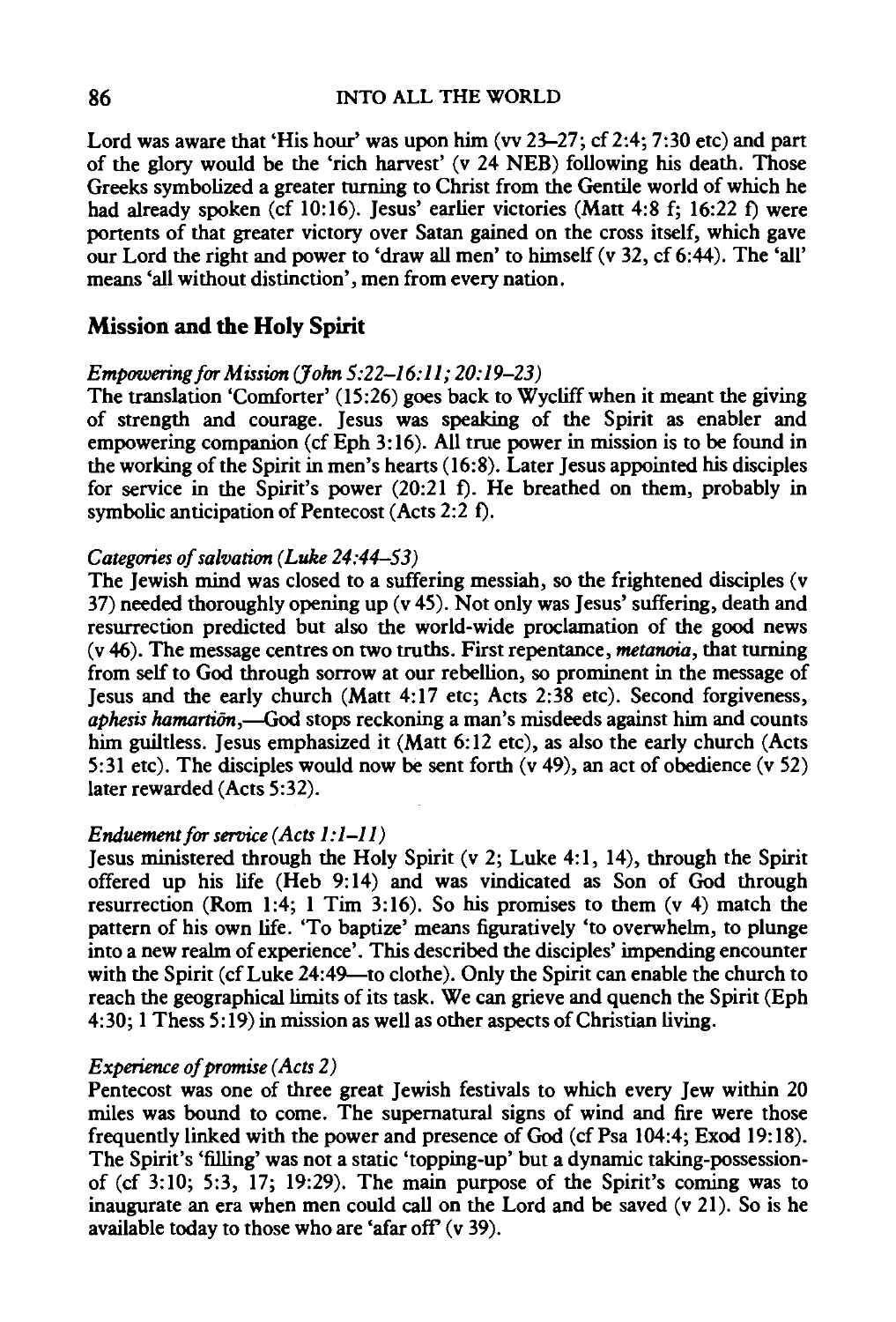#### TEACHING MISSION 87

## *Crossing of boundaries (Acts 8)*

Persecution spread their witness (vv 1, 4) and Philip enters Samaritan territory with the gospel (v 5, cf John 4:4 f). Evidently those who are baptized (vv 6, 8, 14) were truly born again by the Spirit and indwelt by him. (Rom 8:9-11; 1 Cor 3:16). What Simon saw  $(v \ 18)$  and wanted to reproduce himself  $(v \ 19)$  was a Samaritan pentecost. The Spirit then directed Philip to an individual need (v 26, 29). The Ethiopian's conversion (v 36 f) 'marks a further advance towards the evangelization of the Gentiles' (F F Bruce).

## *Fulfilling of prophecy (Acts 10)*

The great moment! Peter had already preached to semi-Gentiles (vv 8, 14 f). Now came the major break-through to the wholly Gentile world. While the Spirit is only mentioned selectively (vv 19 f, 38, 44 f, 47) he is evidently at work throughout the narrative. God had to show Peter  $(v 9 f)$  that wherever he is at work men must not disdain (v 15). Peter pointed his hearers to Christ and his forgiveness (v 43). Cornelius was not saved through religious sincerity (vv 2, 35) but personal trust in Christ (v 47). The Spirit's coming on them before water baptism showed God's approval lest Peter hesitate any further. Now Jew and Gentile become 'fellow citizens ... of the household of God', members of the same body, 'all one in Christ Jesus' (Eph  $2:19$ ;  $3:6$ ;  $3:6$ ; Gal  $3:28$ ). So from the ruins of Jewish traditionalism there arose the new church of Christ.

## *Establishing the principles (Rom 15:7-21)*

Paul delights to present Christ as the inaugurator of God's blessings to Jew and Gentile alike (v 8 f) and shows how his Spirit can make the believer 'overflow with hope' (v 13, NEB). To describe his service 'to the Gentiles' (v 16), he describes himself as a priest, his ministry as priestly service and the Gentiles as the priestly offering he presents (v 16). Yet Paul's only glory continues to be in Christ. Only through the Spirit's power could he have demonstrated the divine origin of the gospel (cf Acts 19:11) preaching in every major centre in the Eastern Mediterranean (v 19).

## **Mission and the church**

## *Men needed (Luke 9: 1-6; 10: 1-20)*

Being with Christ means personal commitment to his purposes, being available for mission. NB the sequence of call: empowering and sending out (vv 1, 2). This is the biblical pattern for Moses (Exod 3:4, 10 f) and the prophets (Jer 1:5-9) as well as the early church (Luke 24:48 f) and Paul (Acts 26:16 f). They were appointed to herald triumphantly that God's kingly rule had begun on earth (v 2), demonstrated in the defeat of Satan's power (vv  $\overline{1}$ , 6, cf 10-17). The commissioning of seventy (10:1) could well have had a wider ministry in view, yet they could only touch part of the need. So Jesus urges prayer (Matt 9:37 f; John 4:35).

## *Men transformed (Matt 16: 13-28)*

The conviction to which Peter came concerning the person of Christ (v 16) was divinely inspired (v 17). The confession of Christ as Son of God would be the material on which he would build the spiritual edifice he called 'his church'.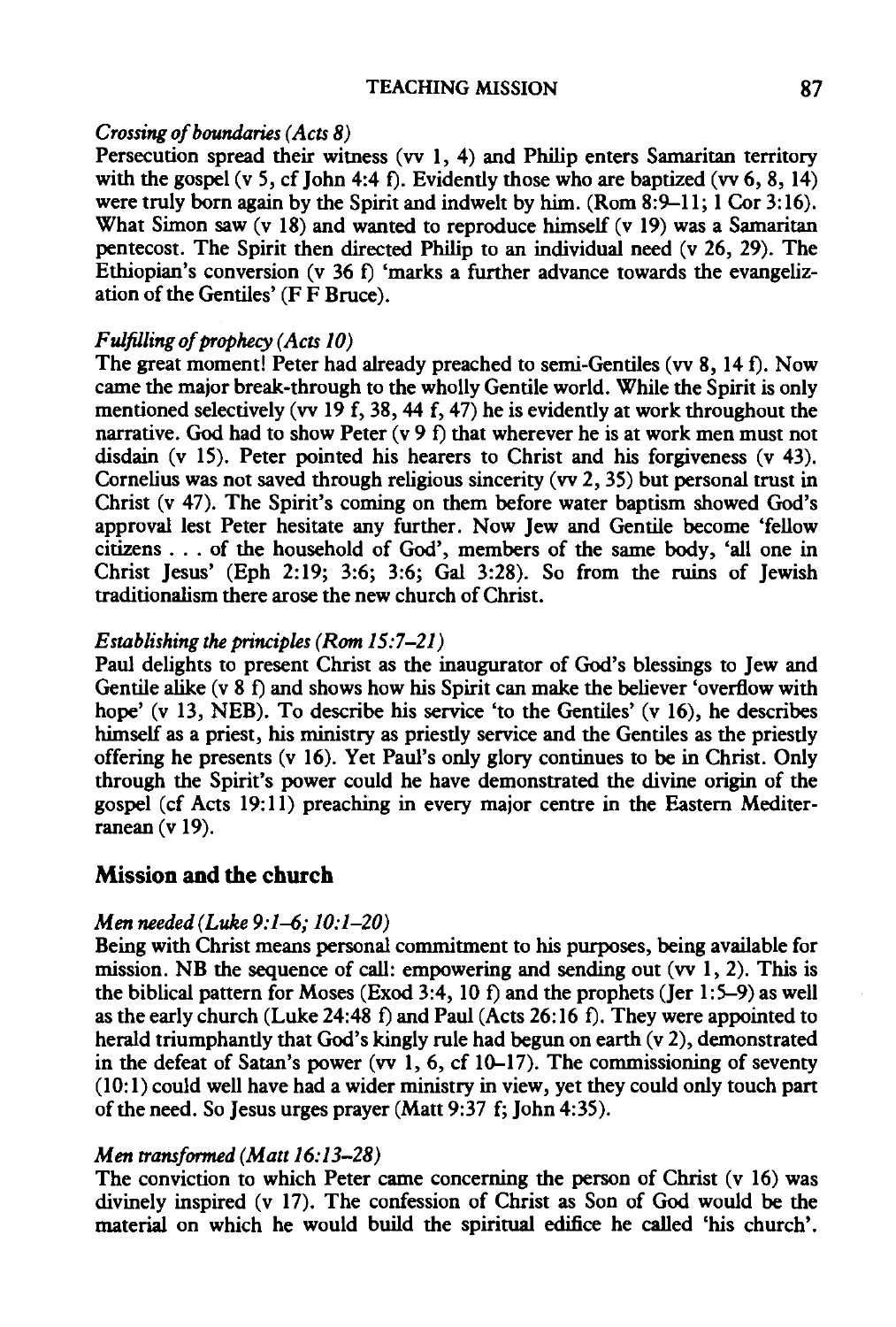*Ekklesia,* translated 'church', literally means 'that which is called out', and was used to describe a local assembly of Romans. It was clearly suitable to denote the new community that Jesus was forming (1 Cor 1:2; 1 Thess 1:1), as well as the wider, all-inclusive fellowship of believers (eg Acts 20:28; 1 Cor 10:32). God's salvation is not only to be experienced personally but corporately.

#### *Men invited (Matt 22:1-14)*

Some critics consider this parable to be a duplicate of Luke 14:16-24, but why should our Lord not have used the same theme with variations on different occasions? Luke emphasizes the gracious inviter; Matthew the solemn responsibility of the one invited. The invitation went on to be offered to others without regard to status or manner of life (v 9 f) and such invitees responded readily and in ample numbers (v 10). Few Jews would have misunderstood the message! In spite of the wide invitation and the appropriate robe one man disregarded the high honour of the occasion (v 11 f). Evangelism involves persuasion and proclamation. Those who reject, especially through rejection as here, will be held responsible.

## *Men challenged (John 21 :1-19)*

A weary night's fishing was transformed by miracle at daybreak and ended with a lakeside breakfast (vv 1-14). Peter's brave promises of loyalty (13:37; Matt 26:33) had been shattered by a serving maid in the temple courtyard (Matt *26:69* f). Our Lord gently probes Peter about the comparative nature  $(v 15)$ , genuineness  $(v 16)$ and basic quality (v 17) of his love. Jesus had already spoken as the Good Shepherd (10: 1-30), and now disclosed the responsibility of the under-shepherds (Acts 20:28; 1 Pet 5:2). The church's mission today needs more genuine pastoral care for those both within and without its fellowship (Eph 4:11; Phil 2:1 f).

#### *Men commissioned (Matt 28:16-20; Mark 16:14-20)*

Our Lord's life was an expression of divine authority (Matt *11:27;* John 3:35; 13:3; 17:2) including forgiving sins (Matt 9:6) and complete control over his earthly life (John 10:18). The sovereignty that had once been subtly but only partially offered by Satan (Matt 4:8 f) had now been given to him by the Father (Matt 28:18). This universal authority is the basis for the church's universal mission (28:19). The Great Commission has strongly motivated the missionary movement. True motivation can never consist of mere obedience to a command; it must spring from the energies of the Spirit who writes God's law on the believer's heart (Jer 31:33; John 16:14 f). This is what lay behind Peter's 'we cannot but speak' (Acts 4:20).

#### *Men responsible (1 Cor 2:1-23)*

The cult of personality in Corinth evidenced spiritual immaturity and carnality (vv 1-4). Paul then moves away from human workers to the true worker  $(v 5)$  the one who caused spiritual life to grow (v 6). Christians are to be junior partners with God in his work (v 9). His servants then are 'site-building supervisors' (v 10), *architecton*. The NT emphasizes this prospect of the final accounting day when our service will be tested (cf l Cor *9:27).* 

## *M en converted ( 1 Thess 1)*

The gospel was presented not with customary oratory (cf 1 Cor 1:17; 2:4) but with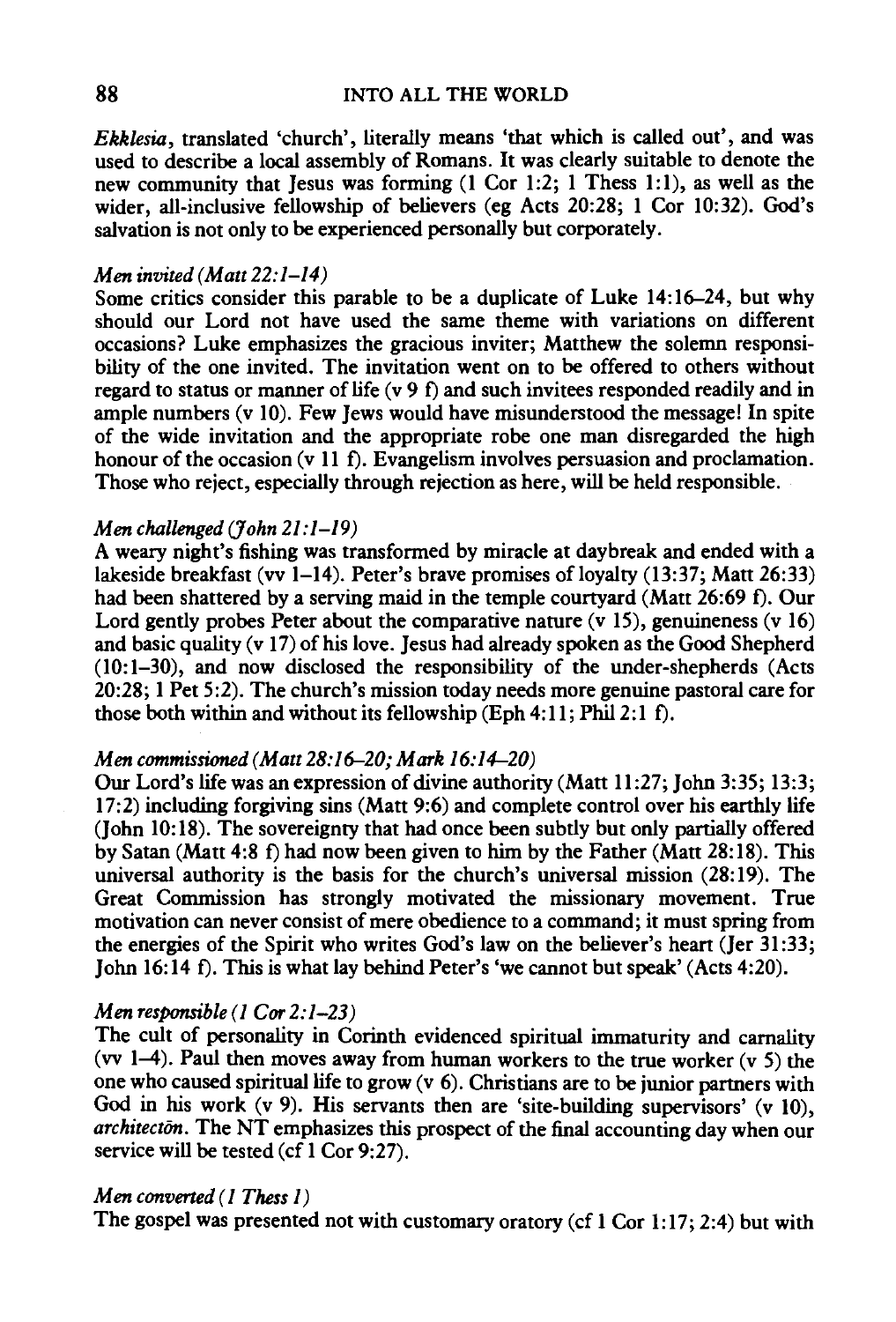spiritual power and exemplary conduct (v 5; cf 2: 10). By the Holy Spirit's ministry (John 16:8 f) the Thessalonians accepted the gospel with joy (Gal 5:22; Rom 14:17) in spite of persecution (v 6). Such a birth led to outstanding growth. This could not happen without there being an overflow from Greece (Macedonia and Achaia) to a variety of other places  $(v\bar{8})$ . We discern Paul's strategy: 'a church in every community and thereby the gospel to every creature'. Unless we nurture local churches with greater seriousness worldwide evangelism will be overweighted with 'professional' missionary endeavour and lose its momentum.

## **Paul** the missionary

#### *Called by the Spirit (Acts 13:1-12)*

Paul had received early notice of his life's mission (22:15, 21; 26:16 f; Gal 1:16). Barnabas recognized his spiritual potential and brought him to Antioch ( 11 :23-26) where they taught the new believers. During worship and fasting (14:23) the Spirit selected them. 'The world ministry which thus began was destined to change the history of Europe and the world' (E M Blaiklock). God calls his servants in different ways. Sometimes through persecution (8:1, 4; 11:19 f); at other times individually (8:5, 26, 29 f). Beware of individualizing guidance and not relating it to the local church!

#### *Emboldened with the word (Acts 13:42-14:7)*

Three major features of Paul's ministry emerge: 1 Forthright proclamation (13:44, 46, 48, 49; 14:3; 14:7). 2 Fierce opposition, especially from the Jews (13:45) and later the community at large (13:50; 14:2, 5). It came in different ways--open contradiction (13:45), poisoning personal attitudes (14:2) and hostile active rejection (13:50; 14:5). NB how God uses persecution against his people to become a means for spreading the gospel (14:6 f; cf 8:4, 11, 19). 3 Fruitful consequences in conversions (13:42, 44, 48) in a worldwide ministry (13:47; Isa 49:6).

#### *Caring for the churches (Acts 15:36-16:10)*

Paul not only planted churches but continued to nurture them (v 36), bringing new strength to the congregations (15:41, 16:5), through teaching and sharing the guidelines from Jerusalem (15:23; 16:4). Overseas missionaries involved today in such nurturing among younger churches are just as strategically engaged as those in pioneer church planting. Paul needed colleagues (he had been chosen by Barnabas--11:25). While his first choice was not instantly successful, Paul's second choice of Silas was wise (15:22, 23). It was good to read of Paul's subsequent esteem of Mark  $(2 Tim 4:11)$ . Paul's selection of Timothy  $(16:1 f)$  was more straightforward, and encouraged him daily in caring for all the churches (2 Cor 11 :28).

#### *Preaching to the Greeks (Acts 17:16-34)*

Note the sequence of Paul's actions at Athens: the spiritual impact of what he saw (v 16) which prompted positive action (v 17 f). This was 'Paul's first major exposition of the Gospel to an audience without a background of OT theology or Jewish thought' (EM Blaiklock). It is important to see that Paul did not set out to identify their unknown God but declared his intention of announcing God's truth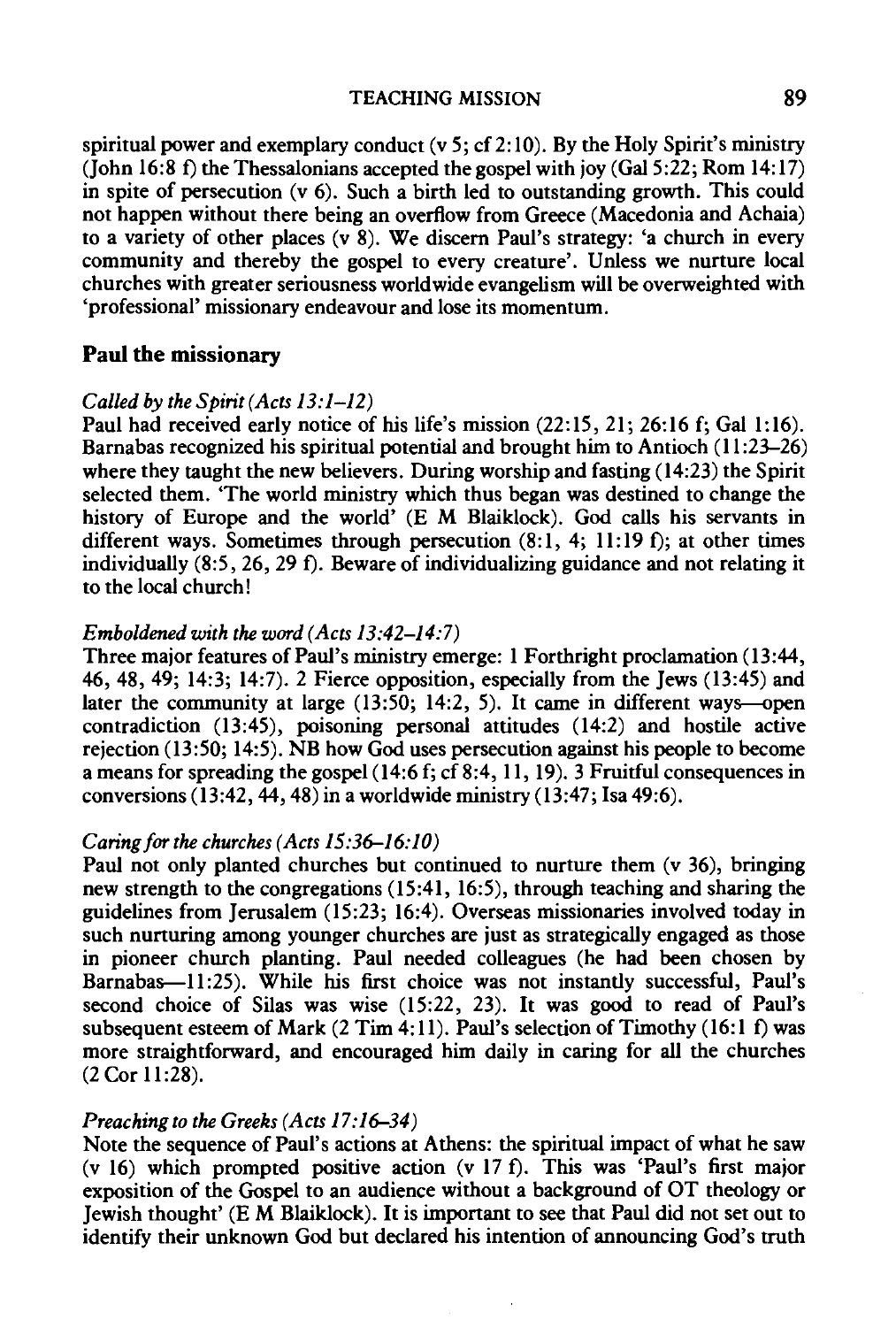to them in view of their confessed ignorance about it. He spoke of God as creator (v 24), self-sufficient (v 25), and sovereign so that all should respond to him in worship (v 26 f). He openly challenges them to put aside all their pretensions, to repent and believe in the risen Son of God (v 30 f). No worship outside biblical Christian worship could possibly satisfy men or be acceptable to God. Only in Christ is the true meeting point to be found.

#### *Engaging the conflict (2 Cor 10)*

Relationships between Christian workers and the churches where they work are of great importance. Paul had his problems! He was accused of a divided approach (v 1), worldly motives (v 2) and of a lack of authority to teach (v 8). Paul could only overcome by modelling himself on the Lord. There had to be his gentleness and magnanimity (John 8:1-11) with firmness and consistency (vv 2, 11; cf Matt 21:12 f; 23:13 f). There were also other external battles against the entrenched strongholds of evil in men's hearts (v 4 f). Victory could only be gained by spiritual means (Ps 20:7; Eph 6:12 f). In the conflict Paul knew he was being directed by the Lord (v 13) and was ever challenged to reach the 'land beyond' (v 16; cf Rom 15:20). But he knew he must first build up the faith of the newly born church (vv 8, 15).

## *Protesting for the truth (2 Cor 11)*

As the founder of the Corinthian church Paul was burdened for its healthy growth and doctrinal purity. He had to face false apostles (v 13), preaching a different gospel  $(v 4; Gal 1:6 f)$ . So he urges the Corinthians to consider two aspects of his ministry: first the sources of his financial support (vv  $7-11$ ) showed he was not seeking mercenary gain. Second he mentioned the suffering and risk to life itself (vv 22-33) and the inward burden of love on his heart (v 28). In world mission a servant's ministry stands or falls by the quality of his or her life.

## *Captured by the gospel (Phil1 :1-18)*

Paul had started the Philippian church (Acts 16:12 f) and nourished it (Acts 20:1 f) under its own leadership  $(v 1)$  and to be partner with him  $(v 5)$ . He longed that they might aim for and attain the highest in holy living (v 10) as evidence of Christ within them (y 11, cf John 15:4 f; Col 1:10). It is remarkable that he wrote thus from a Roman prison  $(v\ 12)$  chained to the leg of one of his captors. If love was not bound in such circumstances neither could the gospel be. It can break out of every circumstance and when it does, is thus a measure of the Christian's spiritual maturity and effectiveness in service.

#### *Setting out the standard ( 1 Thess 2:1-16)*

Here some of the leading characteristics of Paul's ministry shine forth. In all that he had suffered (Acts 16:19-24), he showed a divinely given courage (v 2); his preaching was with integrity (vv  $3, 5$ ); he presented the gospel responsibly (vv  $2, 8$  $\&$  9); he showed a spirit of selflessness (v 6) and compassion (v 7) as well as hard work  $(v 9)$  and godliness  $(v 10)$ . The demands of the ministry are great; only Christ can give the strength (2 Cor 3:5 f).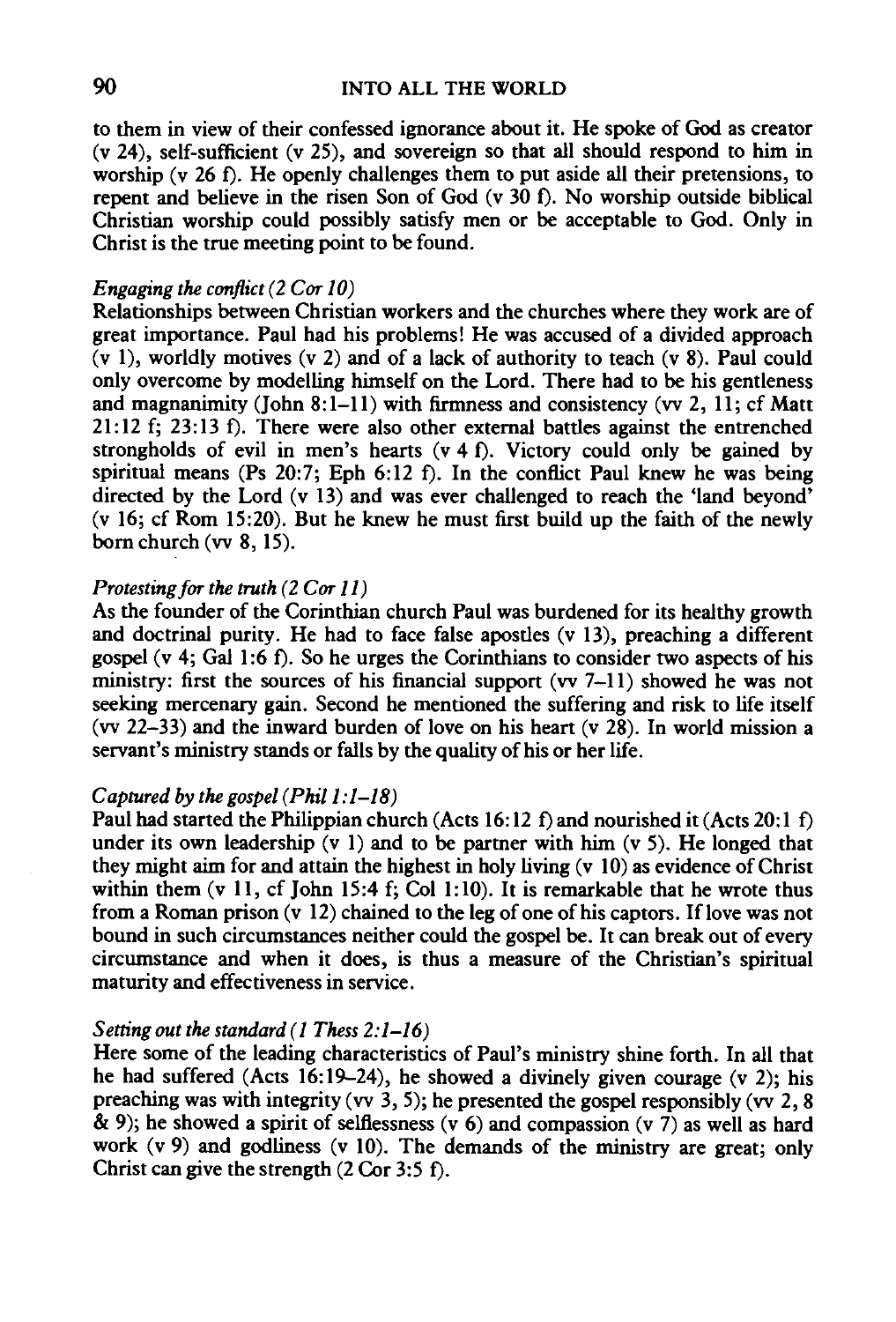## TEACHING MISSION 91

## *Building up the faith (1 Thess 2:17-3: 13)*

Paul's longing was that they should be healthy and grow: his primary concerntheir faith (mentioned 5 times). News of their firm stand in the gospel encouraged him greatly (v 8). If he feared for them (3:5) it was lest they become discouraged by opposition. In any case suffering for Christ was an essential accompaniment to following him. The chief means of nourishment for faith is a ministry of establishing and exhortation (John 14:16, 26), in the light of Christ's return (2:19; 3:13). Wise parental care and a balanced spiritual diet are essential to good growth.

## Motive for mission

#### *Sharing Good News (2 Kings 6:24-7:20)*

Because of starvation conditions in beleaguered Samaria (6:25) the four lepers' only hope of survival was an unlikely show of mercy from the enemy Syrians  $(7:3, 1)$ 4). So, leaving the forlorn Israelites shut up to despair, they enter an unbelievable experience of deliverance and abundance  $(7:7 \text{ f})$ . Suddenly shame and guilt overtook them for their selfishness (7:9). 'Come let us go and tell ... '. A personal experience of Christ and the inescapable sense of obligation blend to form a dominant motive for Christian witness (1 John 1:1). This desire should be irrepressible (Acts 4:20). If some do not believe  $(7:12 \text{ f})$  but wish to remain imprisoned, they only have themselves to blame (John 3:36).

#### *Indebted to men (Rom 1:1-17)*

Paul's apostleship was by divine choice (v 1; cf 1 Cor 1:1; 9:17), to reach all nations (v 5). So he ministered under a sense of obligation (v 14). Only through the gospel was the power of God available (v 16 f) for the educated Greeks and rough-hewn Barbarians. The Jews met the gospel with hostility because it identified Jesus as the Messiah; the Gentiles reacted with contempt because to vaunt death on a cross as triumph was stupid (1 Cor 1:23). Yet Paul gloried in the cross (Gal 6:14) and preached it everywhere (v 16; 2 Cor 10: 16).

#### *Proclaiming salvation (Rom 10)*

In spite of much personal suffering Paul's concern for their salvation was irresistible (v 1). It sprang from his grasp of God's great grace forgiving believers through faith (vv  $4$ ,  $9$  f). Paul grieved that the Jews' zeal could never bring them to a right relationship with God (vv 2 f). From the principle of salvation in Christ alone, clearly messengers were needed to proclaim it (v 14). So Paul was gripped with urgency; his feet moved swiftly to preach the good news (v 15; Isa 52:7). The responsibility of 'the watchman' is unaffected by their response (Ezek 33:1 f).

## *Stewarding responsibly ( 1 Cor 9:13-27)*

Paul's motivation lay not in expecting financial reward for a job he had personally chosen (v 17) but because of an inner compulsion (v 16). As God's man he was committed to responsible stewardship  $(v\ 17)$ . At that time a steward had to use rightly what another had entrusted to him  $(1 \text{ Cor } 4:1 \text{ f})$  and this meant sharing God's grace with them (Eph 3:2, 7 f). The responsibility was two-way: towards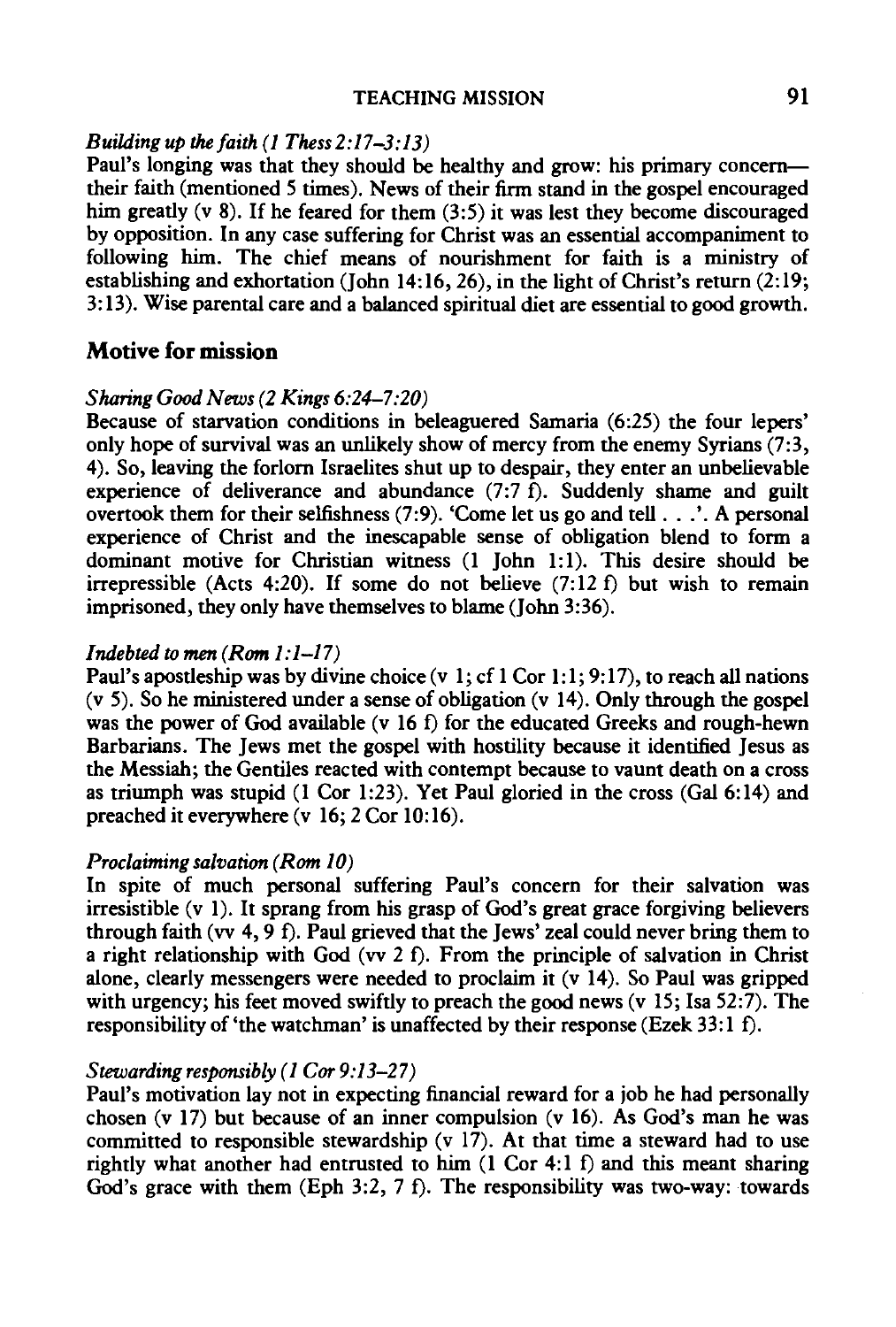God (1 Tim 1:11) and towards men (Acts 26:17). So deep was the motivation, Paul would go to any lengths (v 19) without compromising the gospel (Gal 2:11 f). Such dedication demanded single-mindedness (v 24). This passage is about service rather than salvation; he feared being set aside in preference for others more usable.

#### *By love constrained (2 Cor 5:10-21)*

Christian mission cannot be pursued by a 'take or leave it' attitude, hence Paul's appeal (v 11; Acts 18:4; 28:23). His inner motivation was the love of Christ (v 14) which left him no choice (cf same Greek verb in Luke 8:45; 12:50 and Acts 18:5). Paul saw that God's love embraced 'all', 'that innumerable company of those who would enjoy the benefits of redemption', (R V G Tasker). This passage clearly blends experience with theology in healthy balance. When we try to divorce them mission becomes distorted and troubles multiply!

#### *Completing the course (Acts 20:17-38)*

Because of the divine commission Paul's passion was to witness to God's grace (v 24). This required humility (v 19), perseverance (v 31) and involved suffering (vv 19, 23), hard physical effort  $(v\overline{34})$  and costly self-giving  $(v\overline{31})$ . Christ's ministry was similarly characterized (Matt 4:8-10; Luke 9:51; Heb 12:2) and embodied tenacity of purpose (lsa 42:4). Those who make their lives count for God press forward with singleness of purpose despite discouragement. C T Studd: 'If Jesus Christ be God and died for me, then no sacrifice can be too great for me to make for Him.'

#### *Anticipating the finale (Rev 5:1-14; 7:9-27)*

Revelation speaks of anticipated glory, the culmination of God's redeeming purposes affecting his church. Through the acclamation of the Lamb by the living creatures and elders  $(5:8)$  then the vast crowd before the heavenly throne  $(7:11)$ , John is given a vision of the redeemed from all ages and segments of human settlement on earth. This throng is dressed in white (v 9), symbolizing Christ's imputed righteousness. No turn of history can ever change God's good purposes for his church (Matt 16:18; Rom 8:28-30). In the knowledge that Christ's church is built among 'all nations' God's servants can face their worldwide task with much expectation (Luke 10:20, 12:36), knowing that by God's grace they too will share in it.

## APPENDIX3

## A SUGGESTED SYLLABUS WITH BIBLIOGRAPHY

## Introduction-Terminology and Scope

World, Mission, Evangelism: P Beyerhaus, 1971, pp 17-42, 107-120; D Bumett, 1986, pp 11-31; P Cotterell, 1981, pp 9-21; J H Kane, 1981, pp 139-154; H Rowdon, 1982, pp 7-10; J Stott, 1975, pp 15-57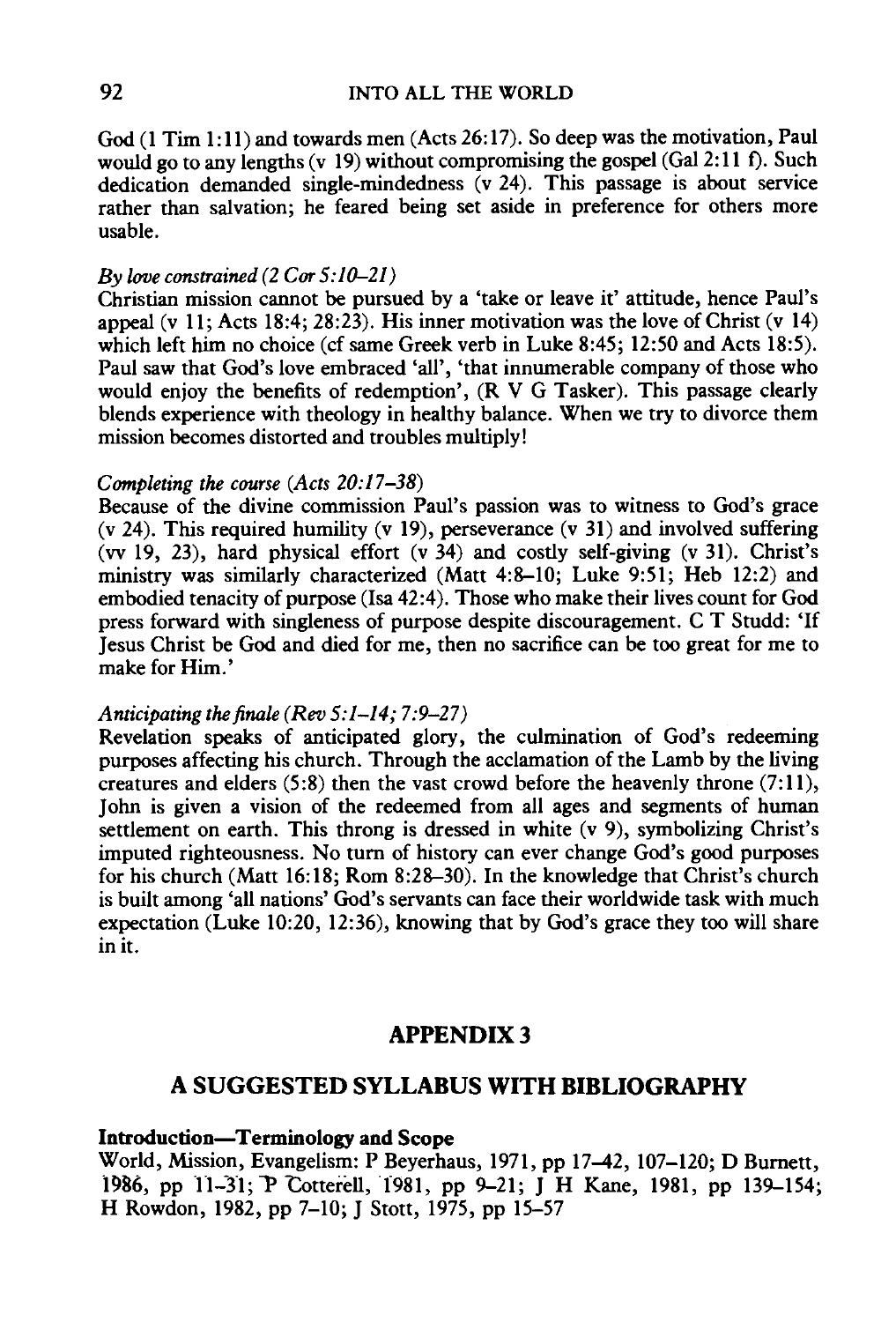## Every Christian a World Christian: J H Kane, 1981, pp 57-69

## World Mission & the heart of God

M Goldsmith, 1976, pp 7-9C; C A Grant (LBC Corr Cse), 1972, lesson I; M Griffiths, 1983, pp 9-21; J H Kane, 1981, pp 15-25; G W Peters, 1972, pp 55-82; H Rowdon, 1982, pp 11-16; J Stott (in Winter & Hawthorne, *Perspectives),* 1981, pp 10-18

## The Old Testament & World Mission

D Burnett, 1986, pp 51–59, 106–115; M Goldsmith, 1976, pp 10–22; C A Grant (LBC Corr Cse), 1972, lesson I; C A Grant, 1974, pp 4-9; W Kaiser (in *Perspectives),* 1981, pp 25-34; G W Peters, 1972, pp 83--130; J Verkuy (in *Perspectives),* 1981, pp 40-44

## The New Testament & World Mission

R Allen, 1959, pp 3–51; M Goldsmith, 1976, pp  $23-30$ ; C A Grant (LBC Corr Cse), 1972, lesson I; C A Grant, 1974, pp 9–20; M Green, pp 93–172; G W Peters, 1972, pp 131-156; M Warren, 1976, pp 15-55

## Biblical Motives for World Mission

PG Culley (in Symposium *Facing Facts)* 1963, pp 22-38; CA Grant (LBC Corr Cse) 1972, lesson II; M Green, 1970, pp 286-309; M Griffiths, 1983, pp 22-37; J H Kane, 1972, pp 116--137; A Pulleng, 1958, pp 40-45; MC Tenney (in *Facing Facts)* 1963, pp 17-21

## The Task of World Mission

P Cotterell, 1981, pp 42-74; M Goldsmith, 1976, pp 55-72, 87-99; C A Grant (LBC Corr. Cse) 1972, lesson Ill; M Griffiths, 1983, pp 38-54; J H Kane, 1981, pp 139-154; D McGavran, 1970, pp 49-63; G W Peters, 1972, pp 159-198; H Rowdon, 1982, pp 26–33; D Sargent, 1960, pp 18–27; J Stott, 1975, pp 15–57, 109-127

## The Church through the Ages (ie Significant events in church history):

C A Grant (LBC Corr Cse) 1972, lesson IV; J H Kane, 1971, pp 3-102; K S Latourette (in *Perspectives)* 1981, pp 156--166; S Neill, 1964; M Warren, 1976, pp 56--127; R D Winter (in *Perspectives)* 1981, pp 167-177

## The Church Established-Biblical Principles

R Allen, 1959, pp 105-176; P Cotterell, 1981, pp 22-41; M Green, 1970, pp 234- 285; D McGavran, 1970, pp 335-369; WE Vine, 1943 (?),pp 19-65; C P Wagner, 1971, pp 161-178

## The Church Progressing-Growth & Maturity

D Burnett, 1986, pp 169-178; P Cotterell, 1981, pp 93-123; M Griffiths, 1980, pp 17-35; D Hesselgrave (ed), 1976, pp 173--226; J H Kane, 1981, pp 201-212; D McGavran, 1959, pp 1-59; D McGavran, 1970, pp 13-48 etc; WE Vine, 1943 (?)pp 66--82; C P Wagner, 1971, pp 36-47

## The Church and the Kingdom of God

P Beyerhaus, (in D McGavran, ed) 1972, pp 54-76; D Burnett, 1986, pp 135-140, 160-178, 220-230; M Goldsmith, 1976, pp 31-45; G E Ladd (in *Perspectives)* 1981, pp 51--69; G W Peters, 1972, pp 39 f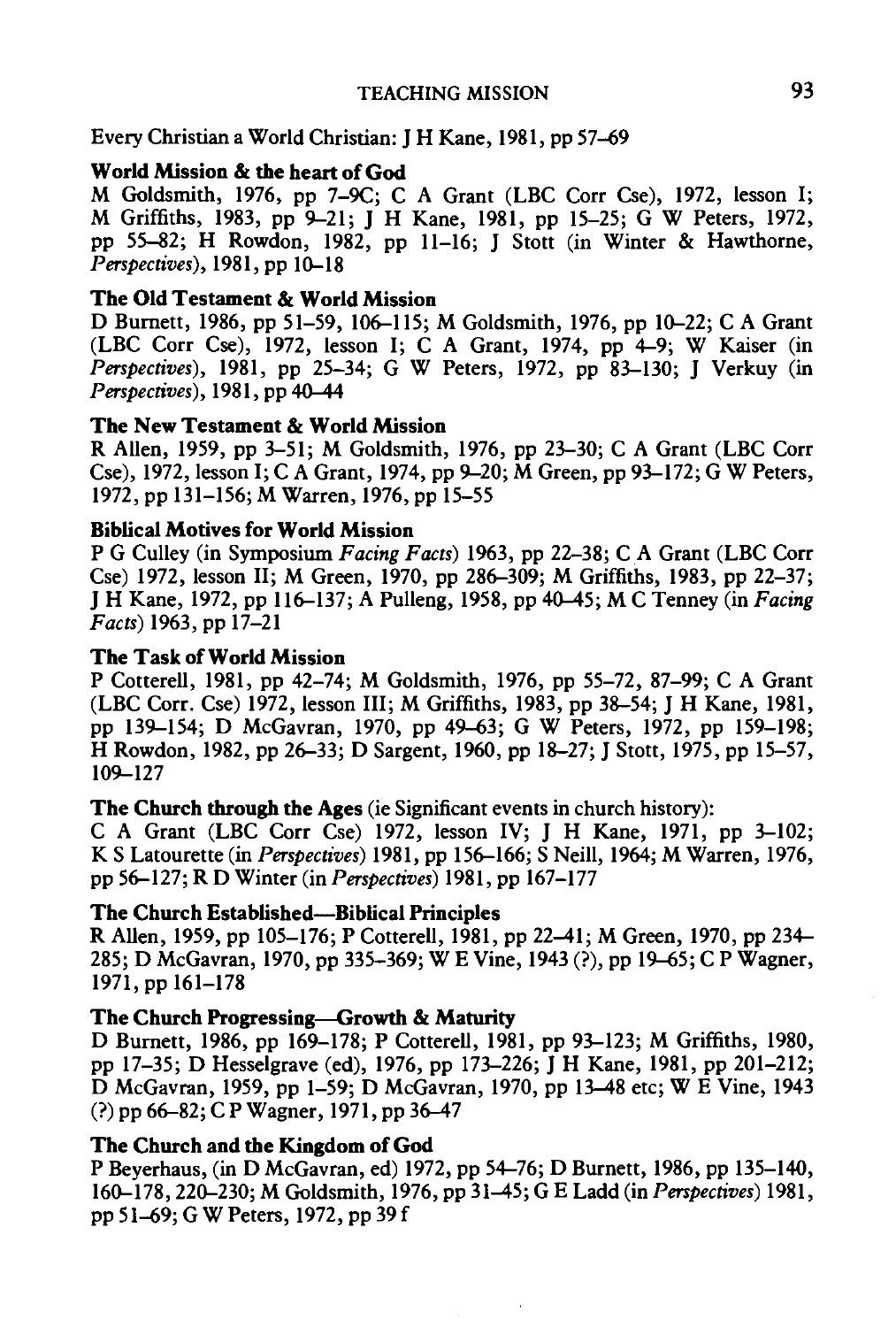# The Church and The World

G A Grant (LBC Corr Cse) 1972, lesson VI; M Griffiths, 1980, pp 78-144

## Christianity and World Religions

General: D Burnett, 1986, pp 200-208; CA Grant (LBC Corr Cse) 1972, lesson VII; M Warren, 1976, pp 136-170

Islam: P Cotterell, 1981, pp 134-148; CA Grant (LBC Corr Cse) 1972, lesson VII; J H Kane, 1972, pp 185-196; J H Kane, 1981, pp 248-249; J Stott, 1975, pp 76-78; F K Ullah (in J D Douglas, ed) 1975, pp 816-827

Hinduism: CA Grant (LBC Corr Cse; 1972, lesson VII; J H Kane, 1981, pp 250- 251; K N Nambudripad (in J D Douglas ed) 1975, pp 790-799

Buddhism: Chang (in J D Douglas, ed) 1975, pp 828-843; CA Grant (LBC Corr Cse) 1972, lesson VII; J H Kane, 1981, pp 251-252

Marxism: K Bockmuehl, 1980; J M Bonino, 1976; P Cotterell, 1981, pp 124-134; E FE & A Glasser, 1962, pp. 57-110; CA Grant (LBC Corr Cse) 1972, lesson VII; J H Kane, 1978, pp 265-277

Roman Catholicism: R Attalah (in J D Douglas, ed) 1975, pp 872-884; D Hesselgrave (ed) 1978, pp. 131-172; J H Kane, 1972, pp 224-230; DWells, 1973

# The Christian approach to World Religions

CA Grant (LBC Corr Cse) 1972, lesson VII; J H Kane, 1981, pp 252-259; G W Peters, 1972, pp 318-328

# World Mission and the Holy Spirit

R Alien, 1960, pp 1-59; D Burnett, 1986, pp 150-159; M Griffiths, 1980, pp 145- 172; G Osei-Mensah (J D Douglas, ed) 1975; G W Peters, 1972, pp 299-318; A Pulleng, 1958, pp 76-80; WE Vine, 1943 (?),pp 14-186,259-282

# World Mission and Prayer

D Banks, 1974, pp 67-76; M Goldsmith, 1976, pp 116-128; G W Peters, 1972, pp 339-345; A Pulleng, 1958, pp 20-26, 111-116; DWells (in *Perspectives)* 1981, pp 123-126

# World Mission and the Call of God

M Goldsmith, 1976, pp 100-115; M Griffiths, 1970, pp 13-38; M Griffiths, 1983, pp 79-96; G W Peters, 1972, pp 269-298; A Pulleng, 1958, pp 13-20; D Sargent, 1960, pp 13–17; W E Vine, 1943 (?), pp 40–45

# Sent Out into God's World

Character & Gifts of the Missionary: M Goldsmith, 1976, pp 46-54; C A Grant (LBC Corr Cse) 1972, lesson VIII; M Griffiths, 1970, pp 58-72; M Griffiths, 1983, pp 55-78; J H Kane, 1978, pp 73-84; G W Peters, 1972, pp 245-269; A Pulleng, 1958, pp 46-59; D Sargent, 1960, pp 28-48; C P Wagner, 1971, pp 68-86

Preparation and Training: M Goldsmith, 1976, pp 73-86; M Griffiths, 1970, pp 39-57; A Pulleng, 1958, pp 51-66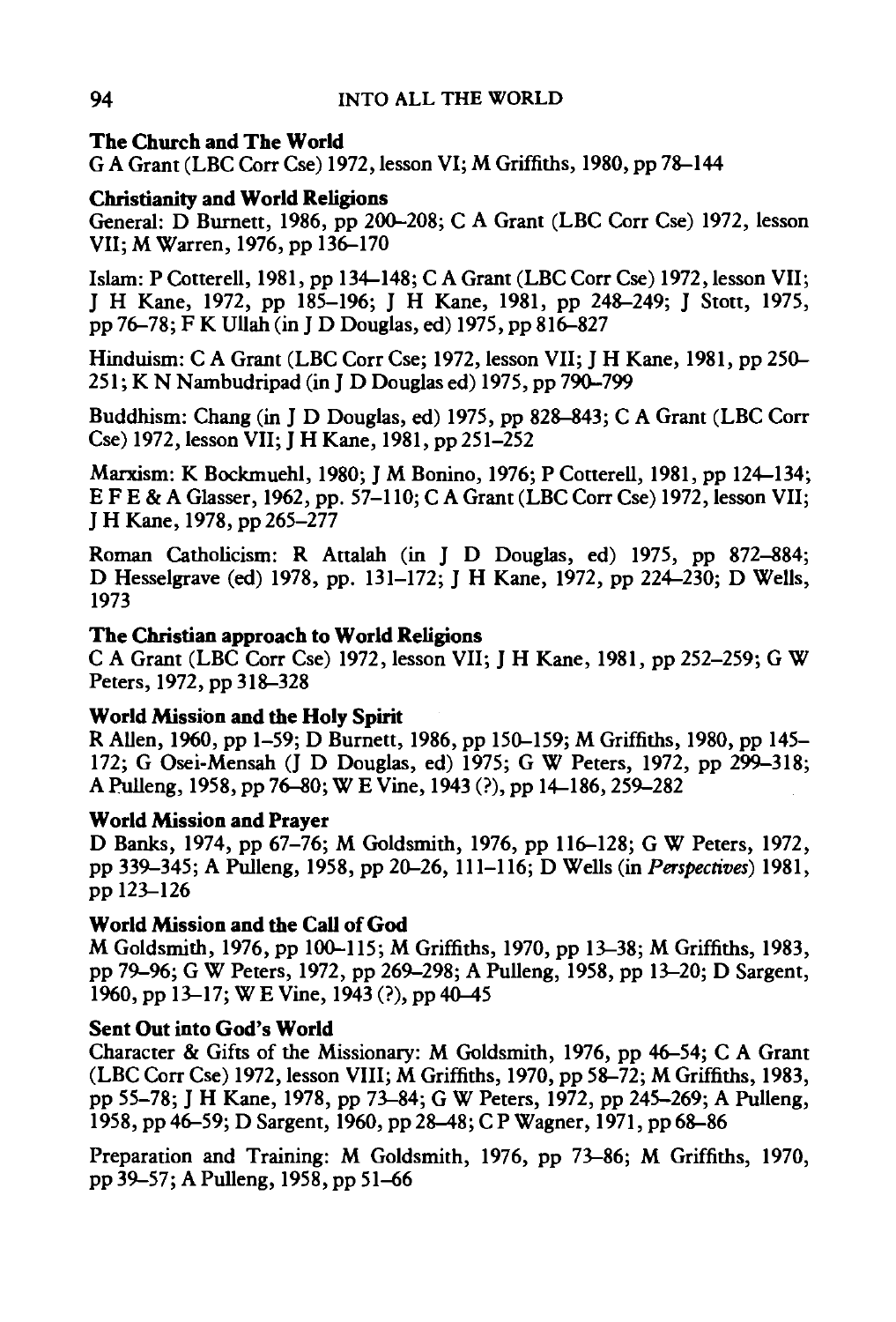## TEACHING MISSION 95

#### Supported in God's World-Missionary Finances:

R Allen, 1959, pp 65-81; M Griffiths, 1970, pp 73-83; J H Kane, 1981, pp 109- 119; A Pulleng, 1958, pp 26-31; H Rowdon, 1982, pp 45-54; A R Short, 1920, pp 16-20; *Symposium* 1963, pp 91-115; WE Vine, 1943 (?),pp 88--96

## World Mission & Church Relationships

P Cotterell, 1981, pp 75-92; *Symposium* 1963, pp 39-78

The home church & missionaries/mission agencies: DE Clark, 1970, pp 49-63; C A Grant (LBC Corr Cse) 1972, lesson V & lesson IX; A Pulleng, 1958, pp 16-20; H Rowdon, 1982, pp 34-35; C P Wagner (ed) 1972, pp 53-92

The overseas church & missionary personnel—Partnership; integration; team ministry: D E Clark, 1970, pp 33-48; C A Grant (LBC Corr Cse) 1972, lesson V; G W Peters, 1972, pp 199-241; H Rowdon, 1981, pp 37-39; C P Wagner, 1971, pp 161-178

Among missionaries themselves: D Banks, 1974, pp 43-54; A Pulleng, 1958, pp 113-116; H Rowdon, 1982, pp 36-37

The home & overseas churches: H Rowdon, 1982, pp 42-43

## World Mission and the Church: Current tensions

Missionary cooperation: I H Kane, 1981, pp 173-184; C P Wagner (ed) 1972, pp39-52

Growing Churches & nationalism: E Fife & A Glasser, 1962, pp 39-56; J H Kane, 1978, pp 256-265; J H Kane, 1981, pp 233-246

Culture & contextualization: D Burnett, 1986, pp 14-17, 41-49 & 179-189; M Griffiths, 1980, pp 36-77; DJ Hesselgrave, 1978, pp 71-130; DJ Hesselgrave (in *Perspectives)* 1981, pp 395-410; PG Hiebert (in *Perspectives)* 1981, pp 367-379; J H Kane, 1981, pp 185-200; LW Kwast (in *Perspectives)* 1981, pp 361-366; LW Kwast (in D McGavran, ed) 1972, pp 159-174; D Richardson (in *Perspectives)*  1981, pp 482-493; Tom Sine (ed) 1983, pp 97-178; C PWagner, 1971, pp 87-105

## World Mission in a changing world

C A Grant (LBC Corr Cse) 1972, lesson X

World population growth and urbanization: E Fife & A Glasser, 1962, pp 174- 192; R Greenway (in D McGavran, ed) 1972, pp 227-244; R Greenway (ed) 1979, pp 85-106; J H Kane, 1981, pp 73-91; D McGavran, 1970, pp 235-259, 278--297; WE Vine, 1943 (?),pp 83-87; C PWagner, 1971, pp 179-197

Poverty & the Two-Thirds World: D Banks, 1974, pp 7-24; S Escobar & J Driver, 1978, pp 36-56; J H Kane, 1981, pp 109-119; R J Sider, 1977, pp 51-146; Tom Sine (ed) 1983, pp 9–96

Evangelism & Social Responsibility: S Escobar (in B Griffiths, ed) 1972, pp 84- 105; (Grand Rapids Report) 1982; G Hoffman (in J D Douglas, ed) 1975, pp 698-- 712; Tom Sine (ed) 1983, pp 261-328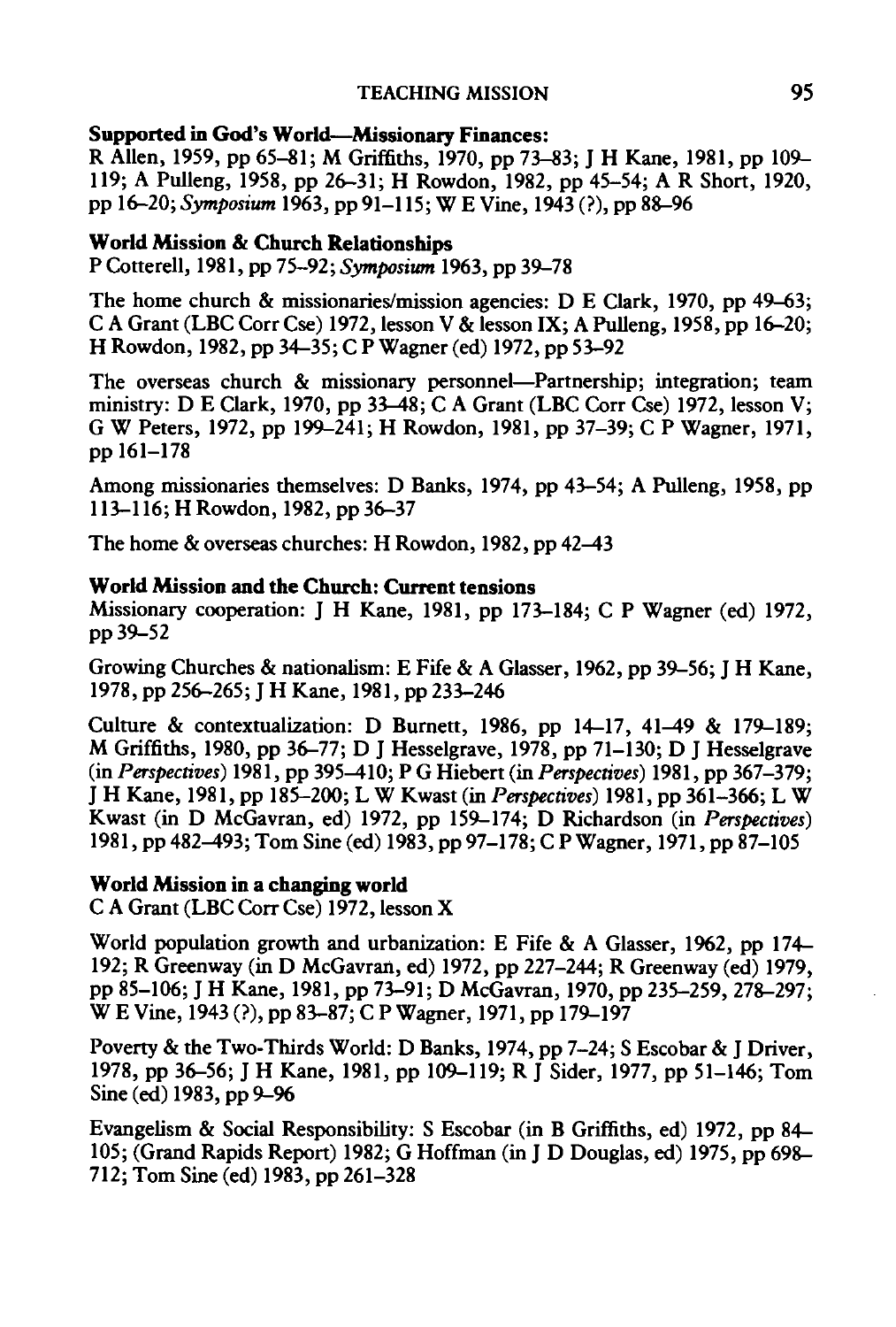Politics & the Missionary: S Escobar & J Driver, 1978, pp 57-85; D Hesselgrave (ed) 1978, pp 275-326; J H Kane, 1981, pp 121-133; R Padilla (in B Griffiths, ed) 1972, pp 70-83

Freedom & Human Rights: D Burnett, 1986, pp 60-79; S Escobar (in J D Douglas, ed) 1975, pp 303-326; Tom Sine (ed) 1983, pp 329-372

World Mission & Social Justice: S Escobar & J Driver, 1978, pp 11-35; E Fife & A Glasser, 1962, pp 17-38; Tom Sine (ed) 1983, pp 329-372; C P Wagner, 1971, pp 198-208

Reaching the Unreached: C P Wagner & E Dayton (eds) 1978, pp 15-77; R D Winter (in *Perspectives)* 1981, pp 312-326

Emerging Missions from the Two- Thirds World: J H Kane, 1978, pp 359-370; LE Keyes, 1983, pp 1-43; M L Nelson (ed), 1976

## World Mission and the Church

God's strategy today: P Cottereli, 1981, pp 149-165; M Green, 1970, pp 310-331; A Pulleng, 1958, pp 99-100; C P Wagner, 1971, pp 15-47, 198-208; M Warren, 1976, pp 171-183

World Mission and the Christian Hope: Christ's return & the end of the age D Burnett, 1986, pp 231-240; M Griffiths, 1980, pp 173-204; A Pulleng, 1958, pp99-102

# Bibliography

- Alien, Ro1and *Missionary Methods: St Paul's or Ours?* (World Dominion Press, 1959)
- Alien, Roland *The Ministry of the Spirit* (World Dominion Press, 1960)

Banks, Donald *Odd Man Out* (IVP, 1974)

Beyerhaus, Peter *Missions: Which Way?* (Zondervann, 1971)

Bockmuehl, Klaus *The Challenge of Marxism* (IVP, 1980)

- Bonino, Jose Miguez *Christians and Marxists* (Hodder, 1976)
- Burnett, David *God's Mission: Healing the Nations* (MARC Europe, EMA & STL, 1986)

Clark, Dennis *EMissions in the Seventies* (SU, 1970)

Cottereli, Peter *The Eleventh Commandment* (IVP,1981)

- Douglas, J D *(ed)Let the Earth Hear His Voice* (Worldwide Pubns, 1975)
- Escobar, Samuel & Driver, John *Christian Mission& Social Justice* (Herald Press, 1978)
- Fife, Eric S & Glasser, Arthur F *Missions in Crisis* (IVF, 1962)
- Goldsmith, Martin *Don't Just Stand There* (IVP/STL, 1976) (Rep '84)
- Grand Rapids Report *Evangelism& Social Responsibility* (Lausanne Corn., 1982)
- Grant, Colin A *World Mission Today* LBC Correspondence Course (LBC, 1972) (Rep '84)
- Grant, Colin A *The Heart of Mission* (EUSA, 1974)
- Green, Michael *Evangelism in the Early Church* (Highland, 1970) (Rep '84)